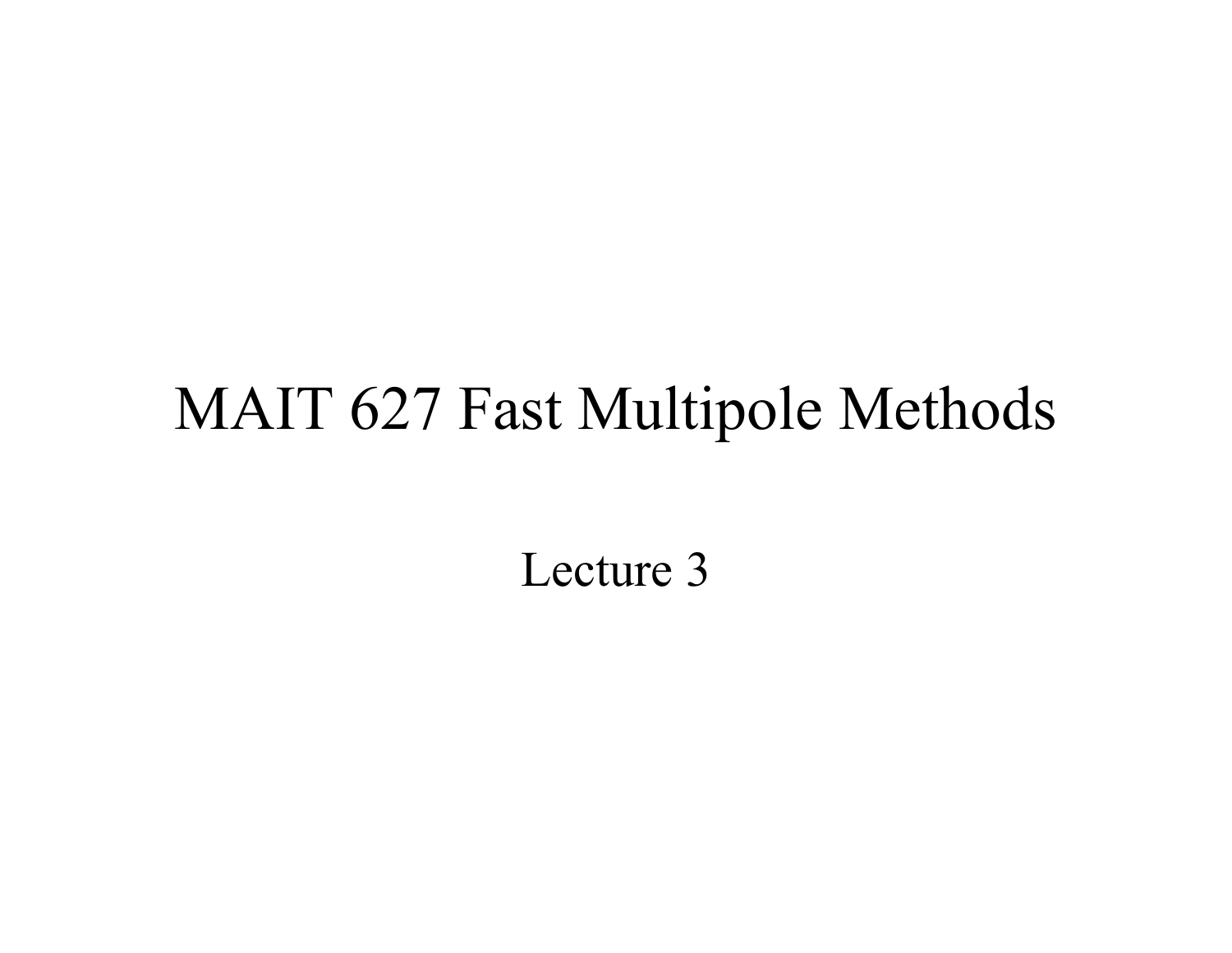## Outline

- Spatial Grouping: One of key stones of the FMM
- Natural spatial grouping. Well separated sets.
- Problem of "outliers". Modifications of "Middleman".
- ``Pre-FMM"- universal fast algorithm
- Space partitioning with respect to the target Set
- Optimization of the ``Pre-FMM''
- Space partitioning with respect to the source set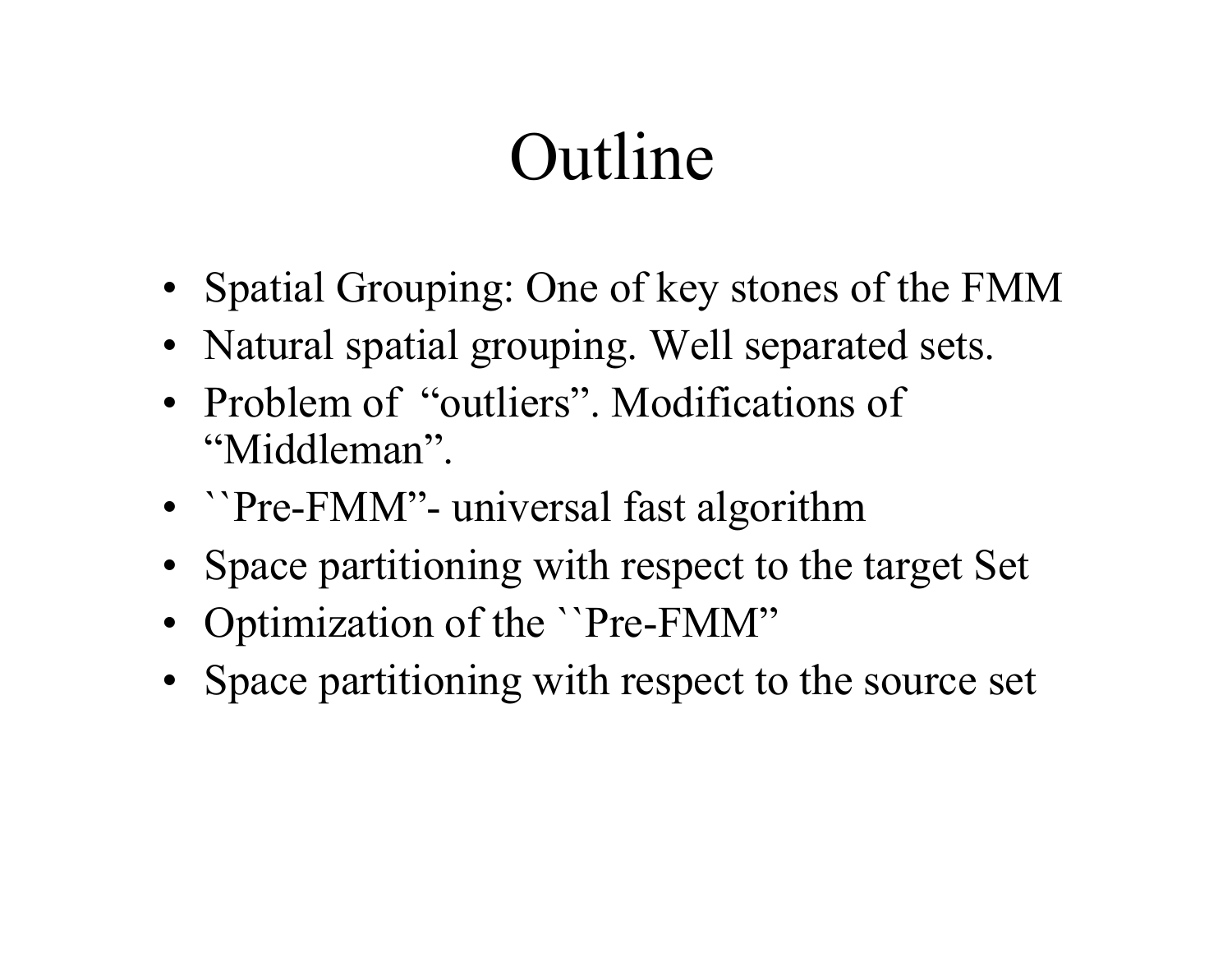### Well separated sets

*Definition:* Two sets of points in R<sup>d</sup>, X and Y, are called well separated, if there exist two co-centric spheres of radii *r* and  $R, r \le R$ , such that all points of Y are located inside the smaller sphere, and there are no points of X located inside the larger sphere. (In this definition sets X and Y can be exchanged).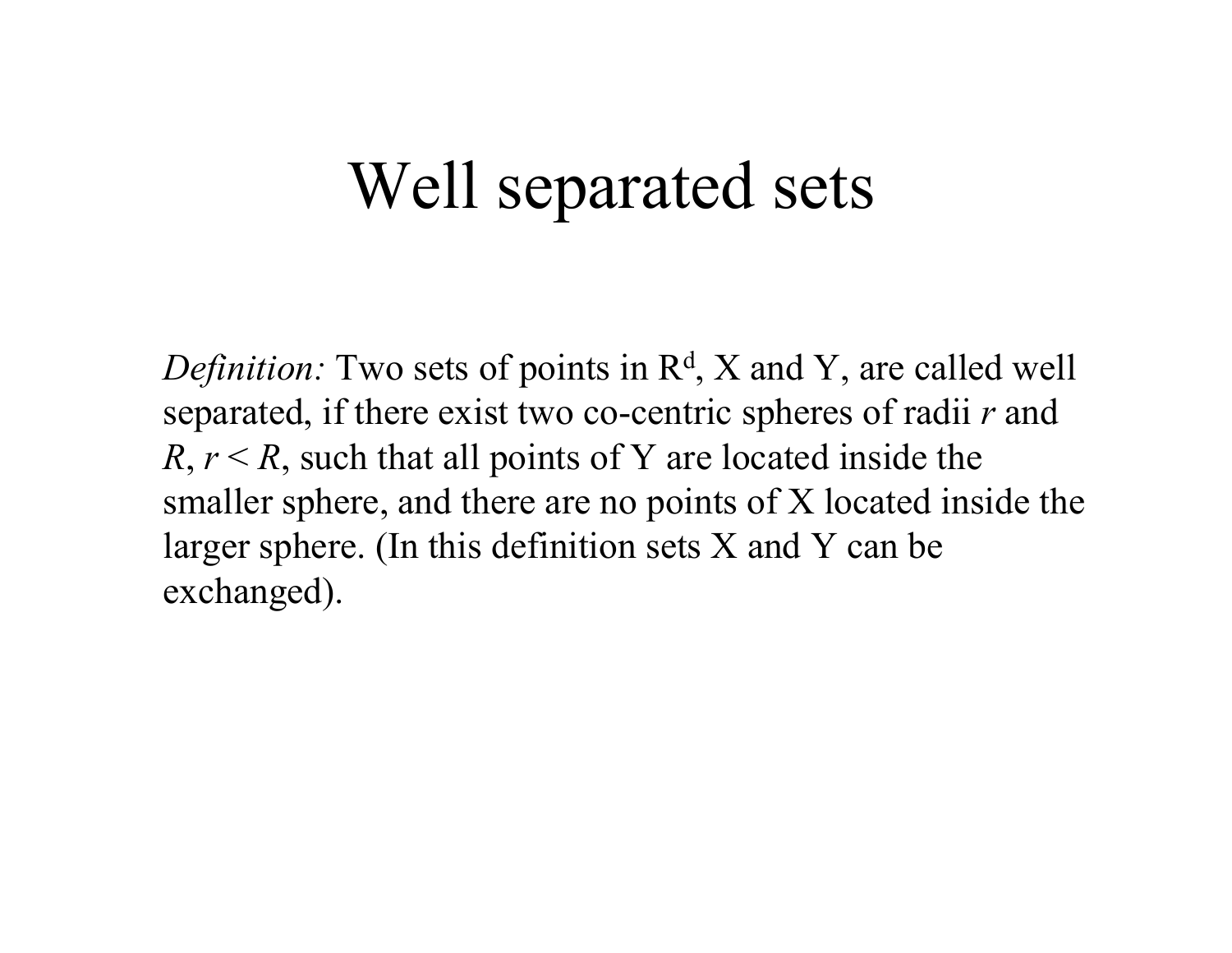### Well separated sets (examples)





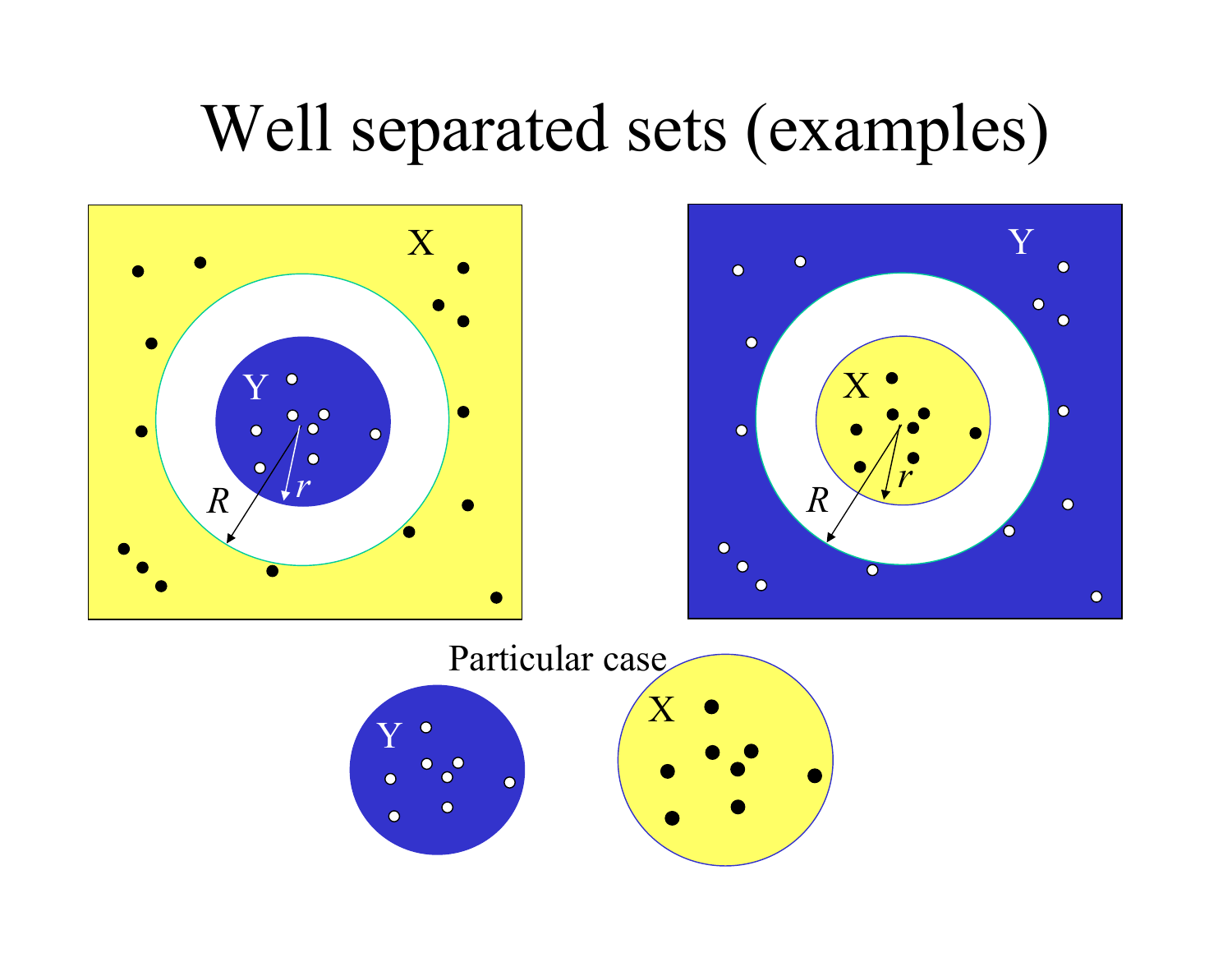### Can we prove that…

• For singular factorizable kernel and well separated sets of the sources and targets, the matrix-vector multiplication can be performed using the ``Middleman" algorithm?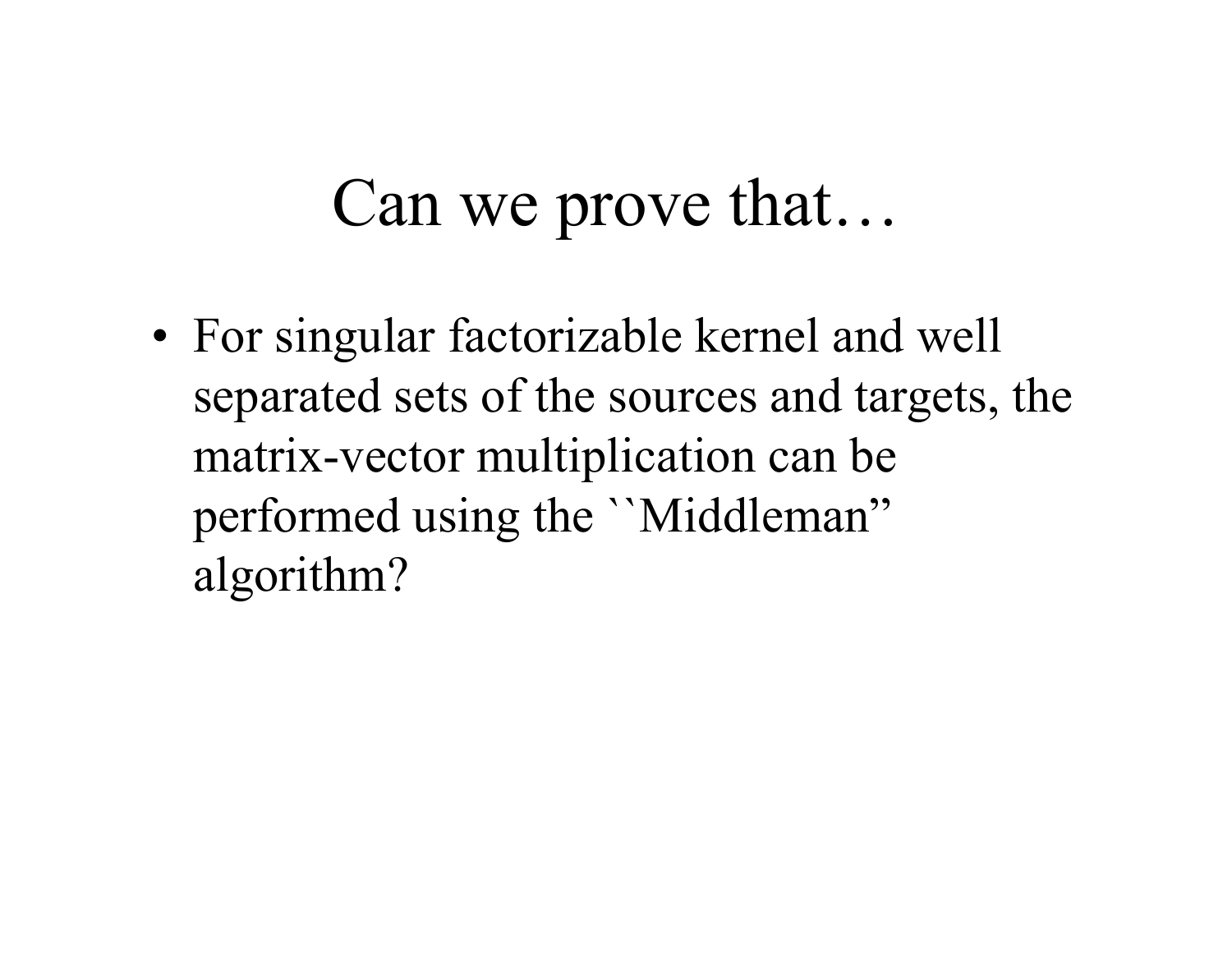#### Middleman for well separated sets

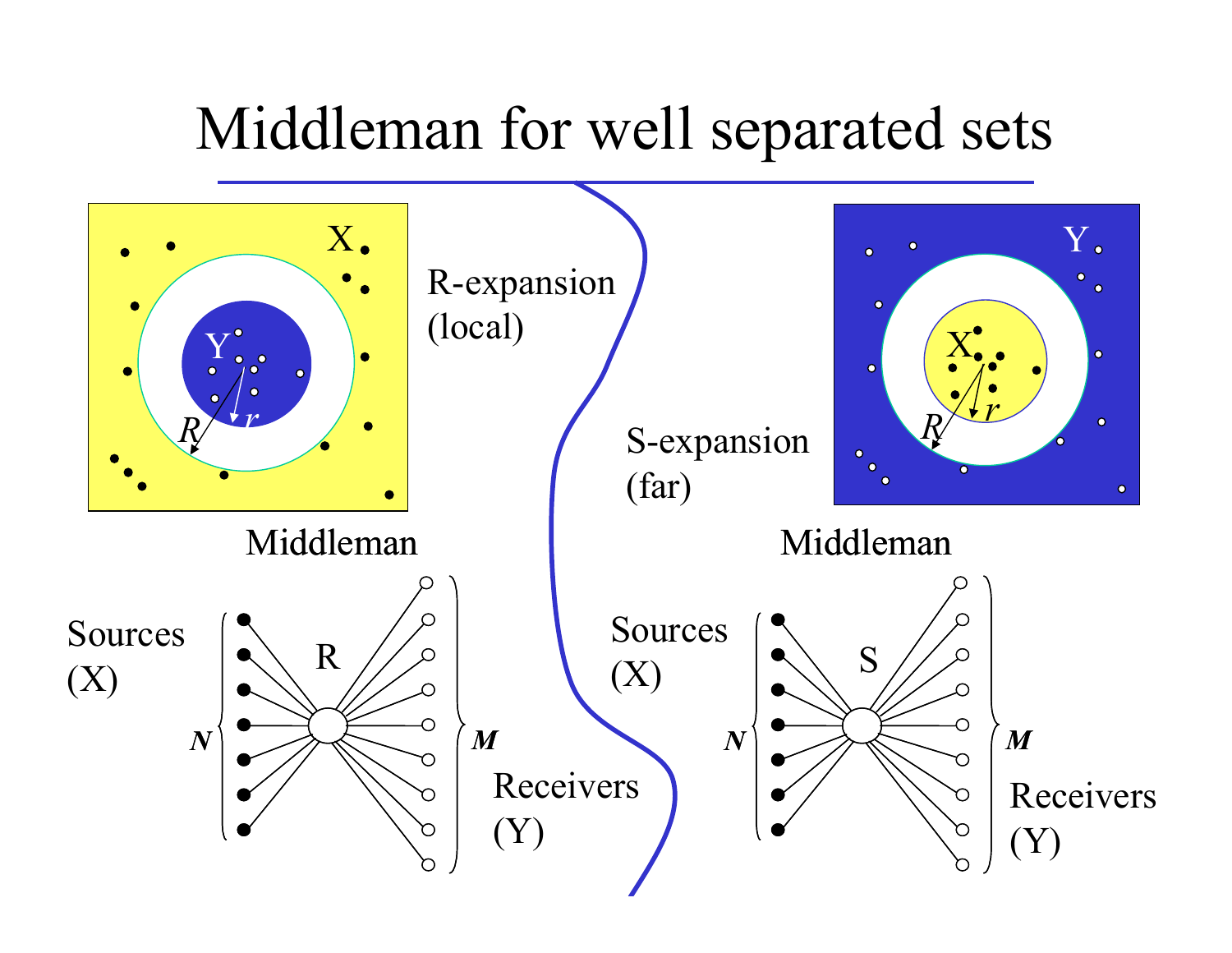### Pecularities of ``Middleman" for singular kernels

- Separation of sets is crucial;
- Type of factorization (S or R) depends on the type of source/receiver distribution;
- Separation parameter, *r/R* controls the convergence of the series and for given accuracy the truncation number substantially depends on this parameter (so the efficiency of the fast summation method).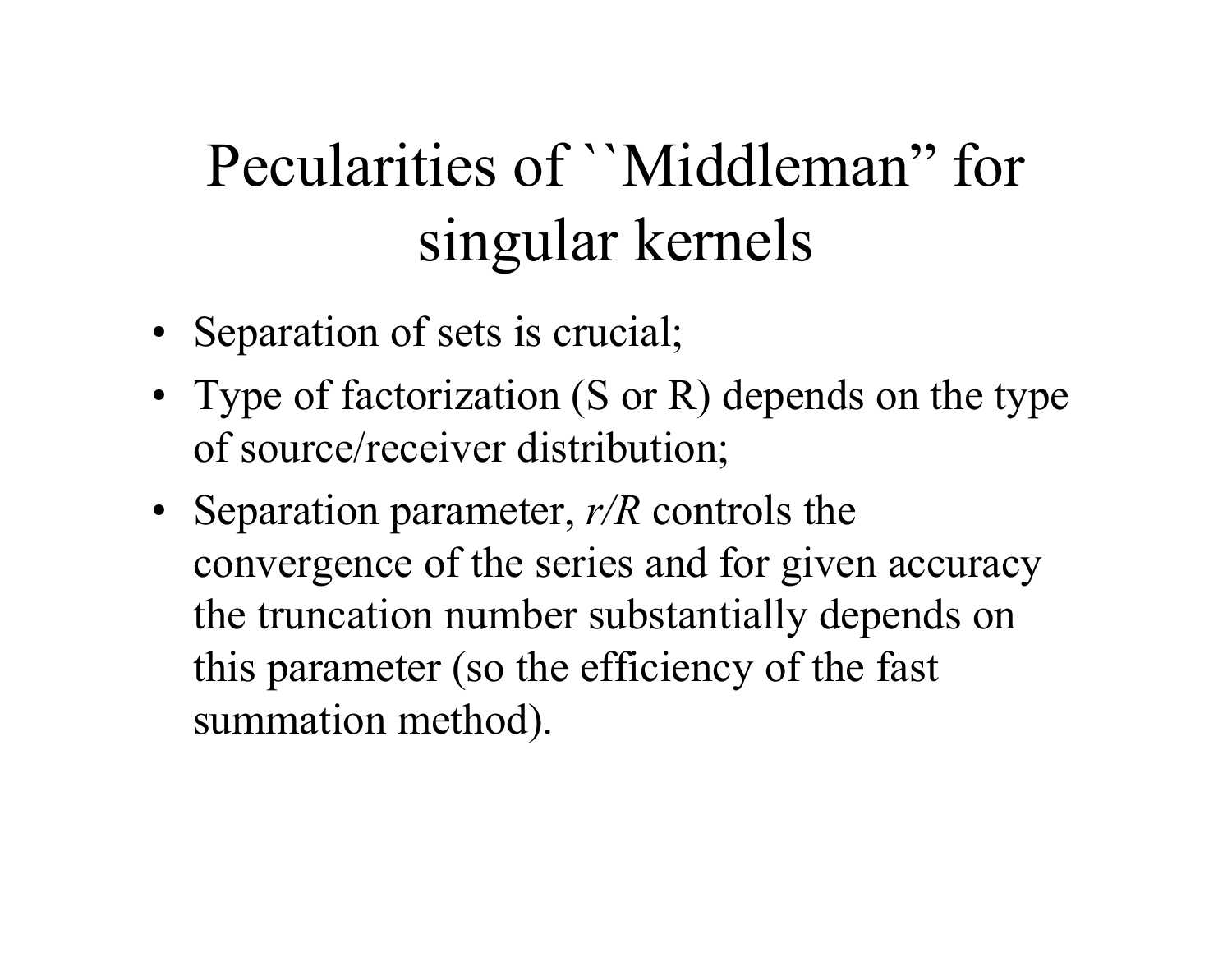### Example of the error bound

$$
\Phi(y, x) = \frac{1}{y - x}, \quad |y - x_*| < r, \quad |x - x_*| > R.
$$

We have

$$
\Phi(y,x) = -\frac{1}{x - x_*} \sum_{n=0}^{\infty} \frac{(y - x_*)^n}{(x - x_*)^n} = -\frac{1}{x - x_*} \sum_{n=0}^{p-1} \frac{(y - x_*)^n}{(x - x_*)^n} + \epsilon_p.
$$

The residual can be computed exactly:

$$
\epsilon_p = -\frac{1}{x - x_*} \sum_{n=p}^{\infty} \frac{(y - x_*)^n}{(x - x_*)^n} = \frac{(y - x_*)^p}{(x - x_*)^p} \left[ -\frac{1}{x - x_*} \sum_{n=p}^{\infty} \frac{(y - x_*)^{n-p}}{(x - x_*)^{n-p}} \right]
$$

$$
= \frac{(y - x_*)^p}{(x - x_*)^p} \left[ -\frac{1}{x - x_*} \sum_{n=0}^{\infty} \frac{(y - x_*)^n}{(x - x_*)^n} \right] = \frac{(y - x_*)^p}{(x - x_*)^p} \Phi(y, x).
$$

$$
|\Phi(y, x) - \Phi^{(p)}(y, x)| \le |\epsilon_p| = \frac{|y - x_*|^p}{|x - x_*|^p} |\Phi(y, x)| \le (\frac{r}{R})^p |\Phi(y, x)|.
$$

Relative error is bounded by  $(r/R)^p$  and absolute error is bounded by

$$
|\epsilon_p| \leqslant \left(\frac{r}{R}\right)^p \max \frac{1}{|y-x|} \leqslant \frac{1}{R-r} \left(\frac{r}{R}\right)^p.
$$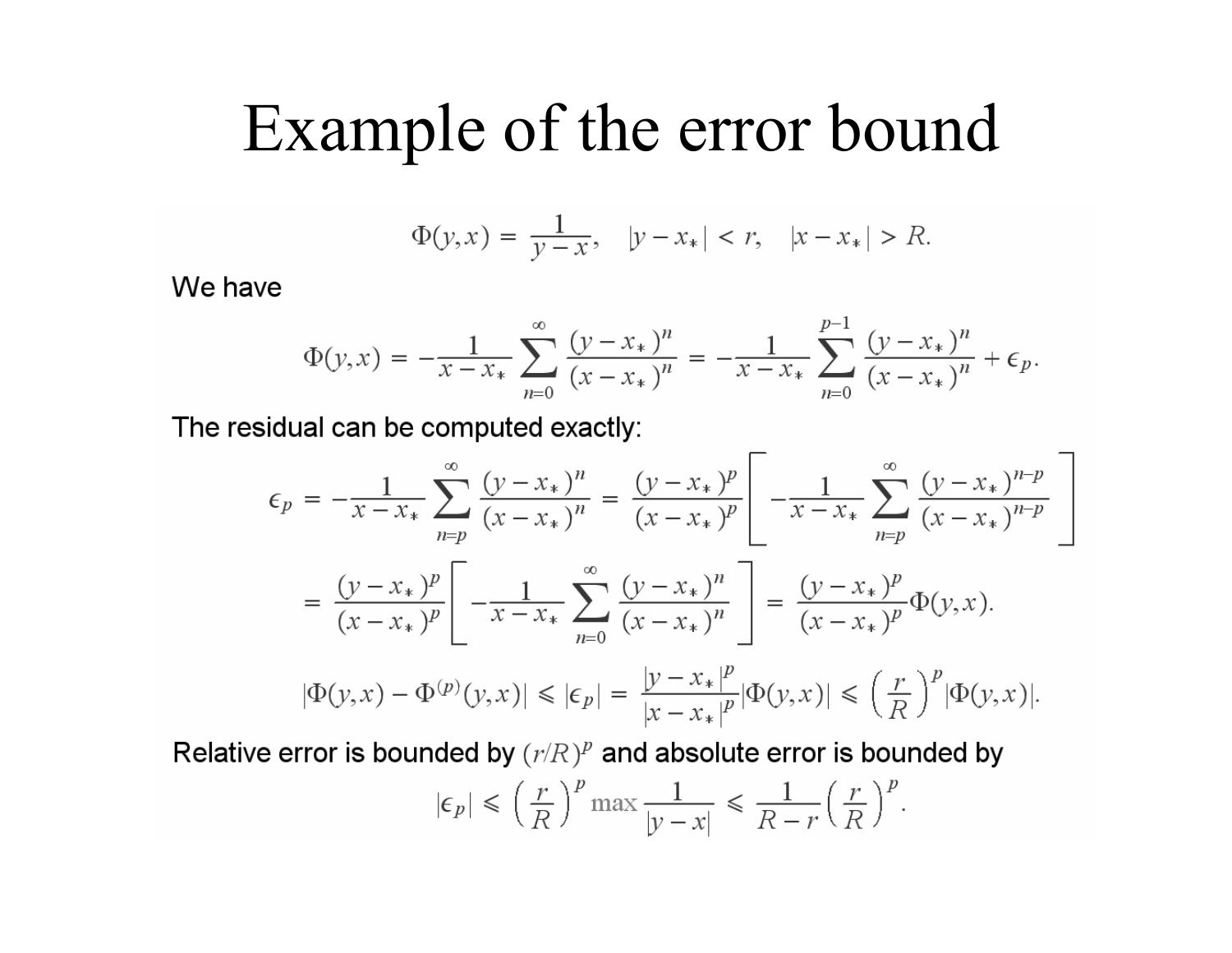### Model of geometric error bound for higher dimensionalities

Single source error:

$$
|\epsilon_p| \le A \left(\frac{r}{R}\right)^p
$$

Error for sum of N-sources (assume  $\max_i |u_i| = 1$ )

$$
|\epsilon| \leq \left| \sum_{i=1}^N u_i \epsilon_p \right| \leq \sum_{i=1}^N |u_i| |\epsilon_p| = |\epsilon_p| \sum_{i=1}^N |u_i| \leq N |\epsilon_p| \max_i |u_i| \leq NA \left( \frac{r}{R} \right)^p.
$$

Then

$$
p \geq \frac{\log \frac{NA}{|\epsilon|}}{\log \left(\frac{R}{r}\right)}.
$$

**If**  $\max_i |u_i| = 1/N$ :

$$
p \geq \frac{\log \frac{A}{|\epsilon|}}{\log \left(\frac{R}{r}\right)}.
$$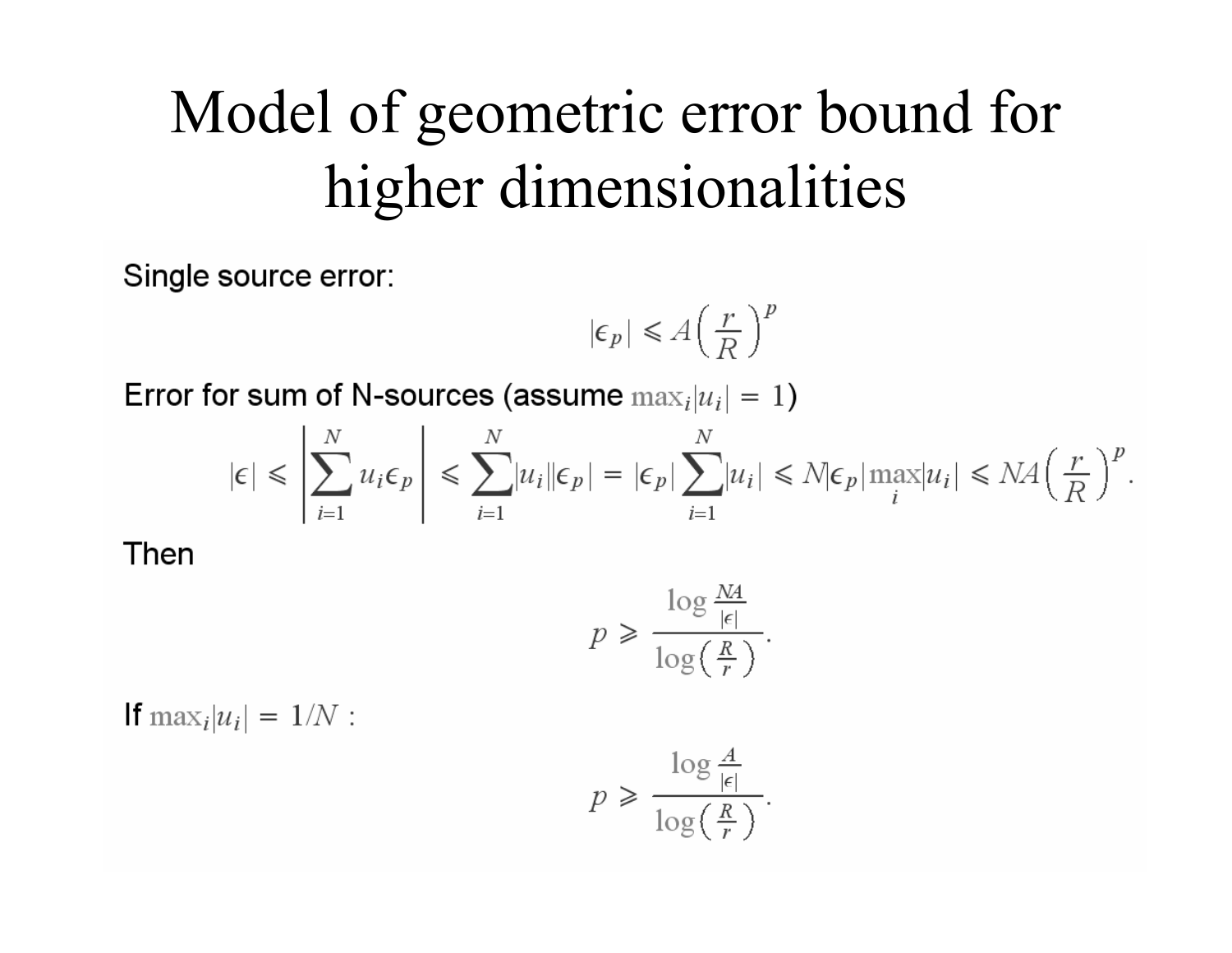#### Actual complexity of "Middleman"

Assume  $M \sim N$  and  $p \sim \log N + \log \frac{1}{\epsilon}$ . Then complexity of the "Middleman" is

$$
C = O(pN) = O(N \log N + N \log \frac{1}{\epsilon}).
$$

For  $p \sim \log \frac{1}{\epsilon}$  we have

$$
C = O(pN) = O(N \log \frac{1}{\epsilon}).
$$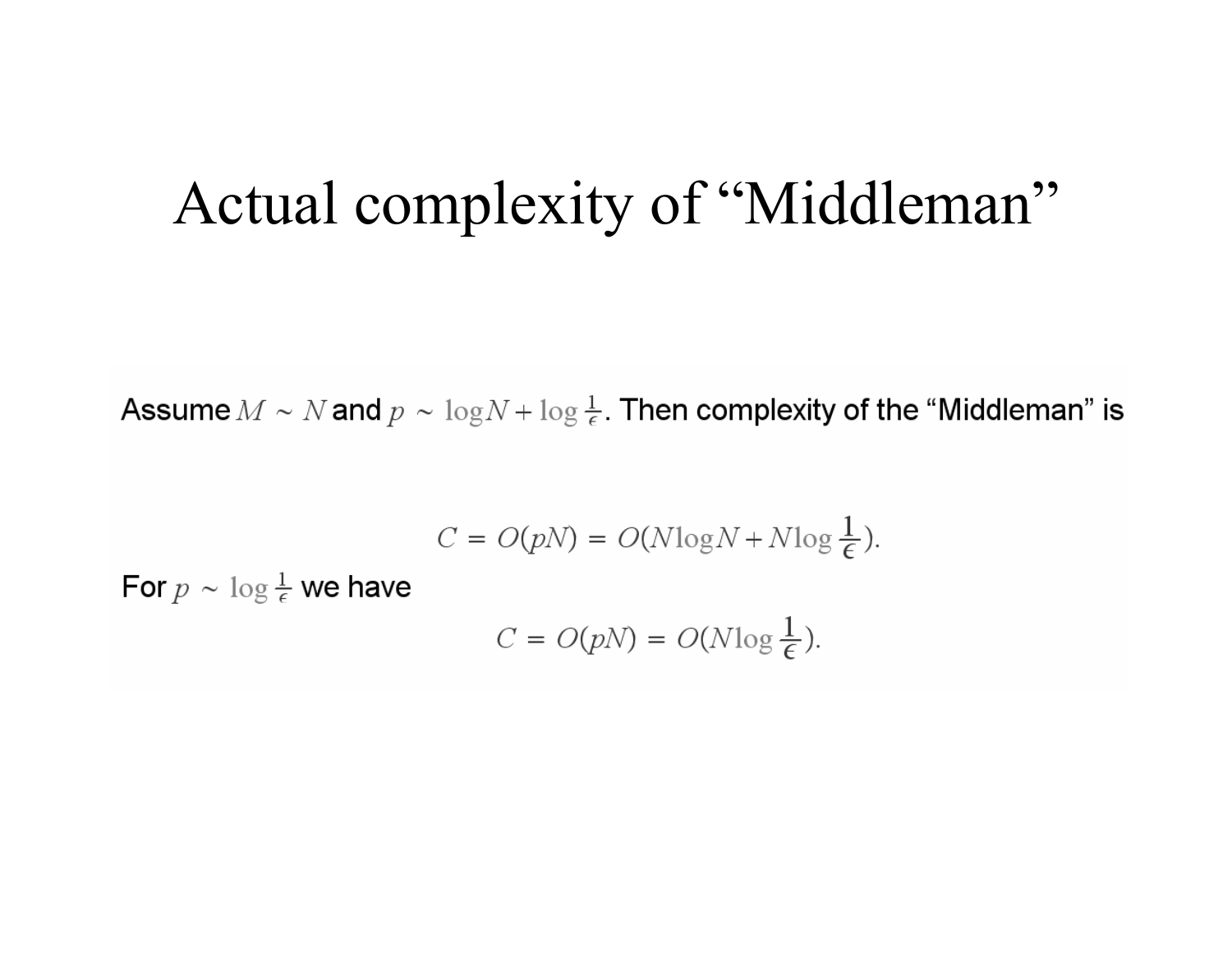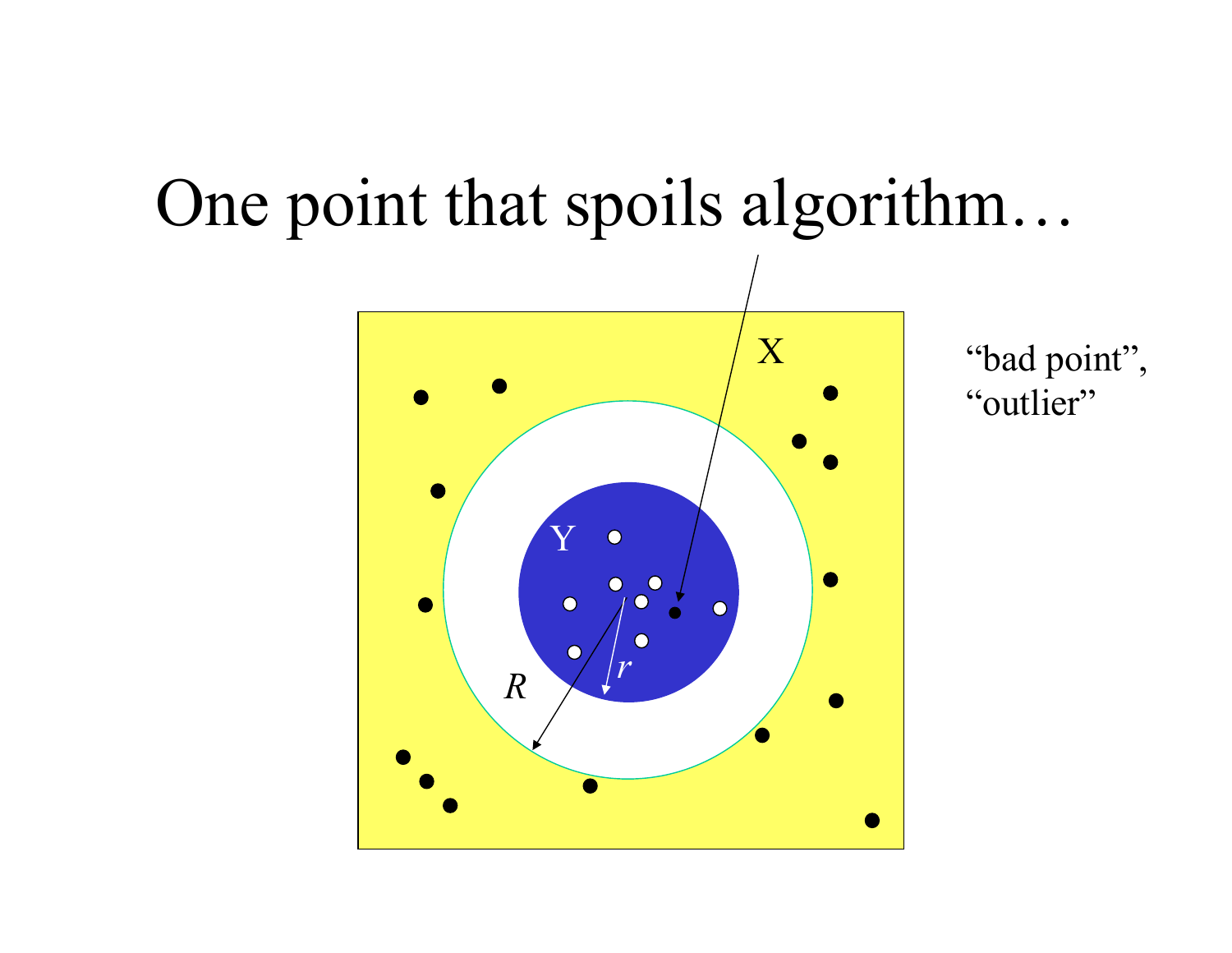### Modification of the "Middleman" for outliers



Complexity*: O*(*NM*) Complexity*: O*(*pN+pM*)

Complexity*: O*(*p(N-q)+pM+qM*)

Middleman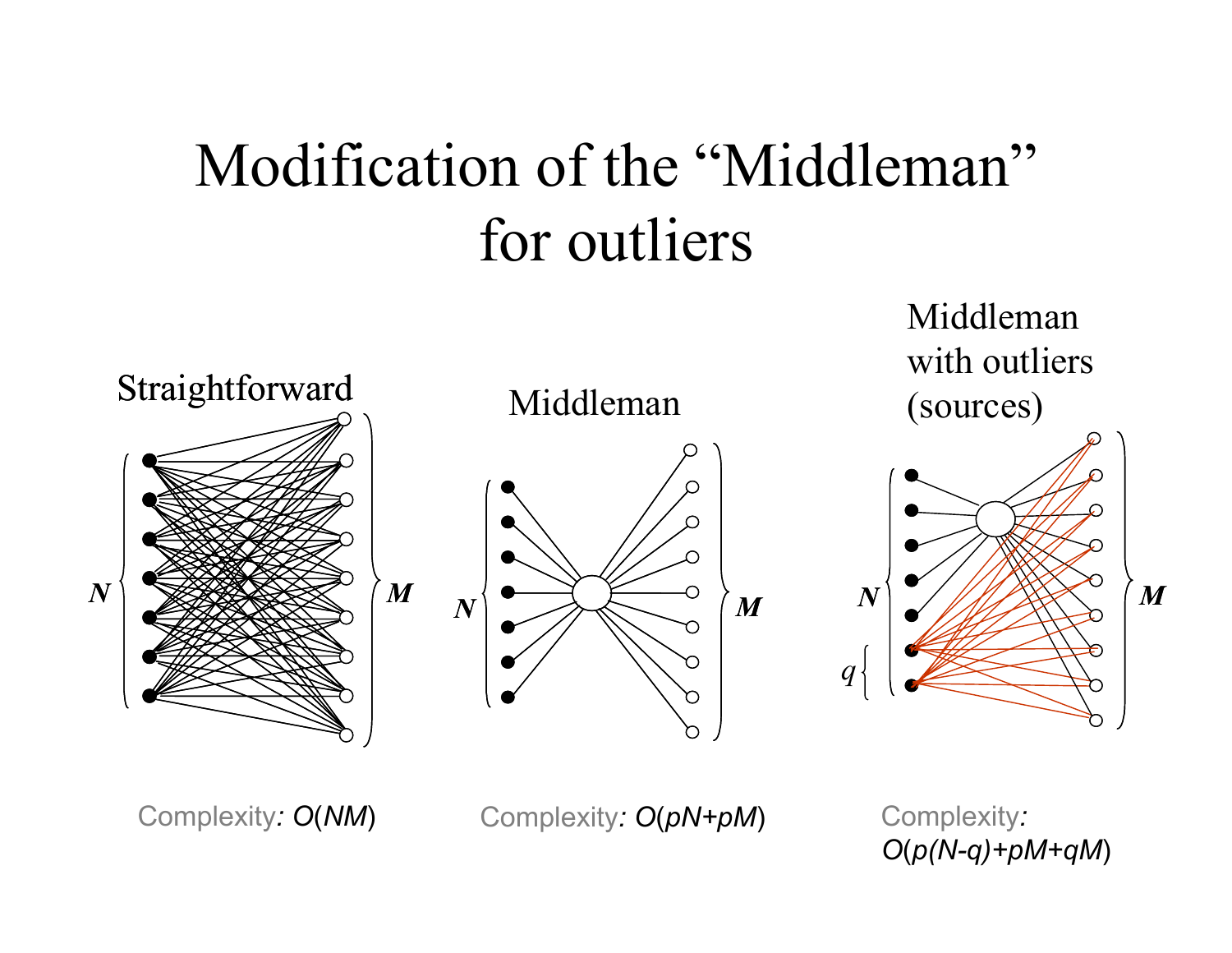Natural spatial grouping (grouping with respect to the target set)

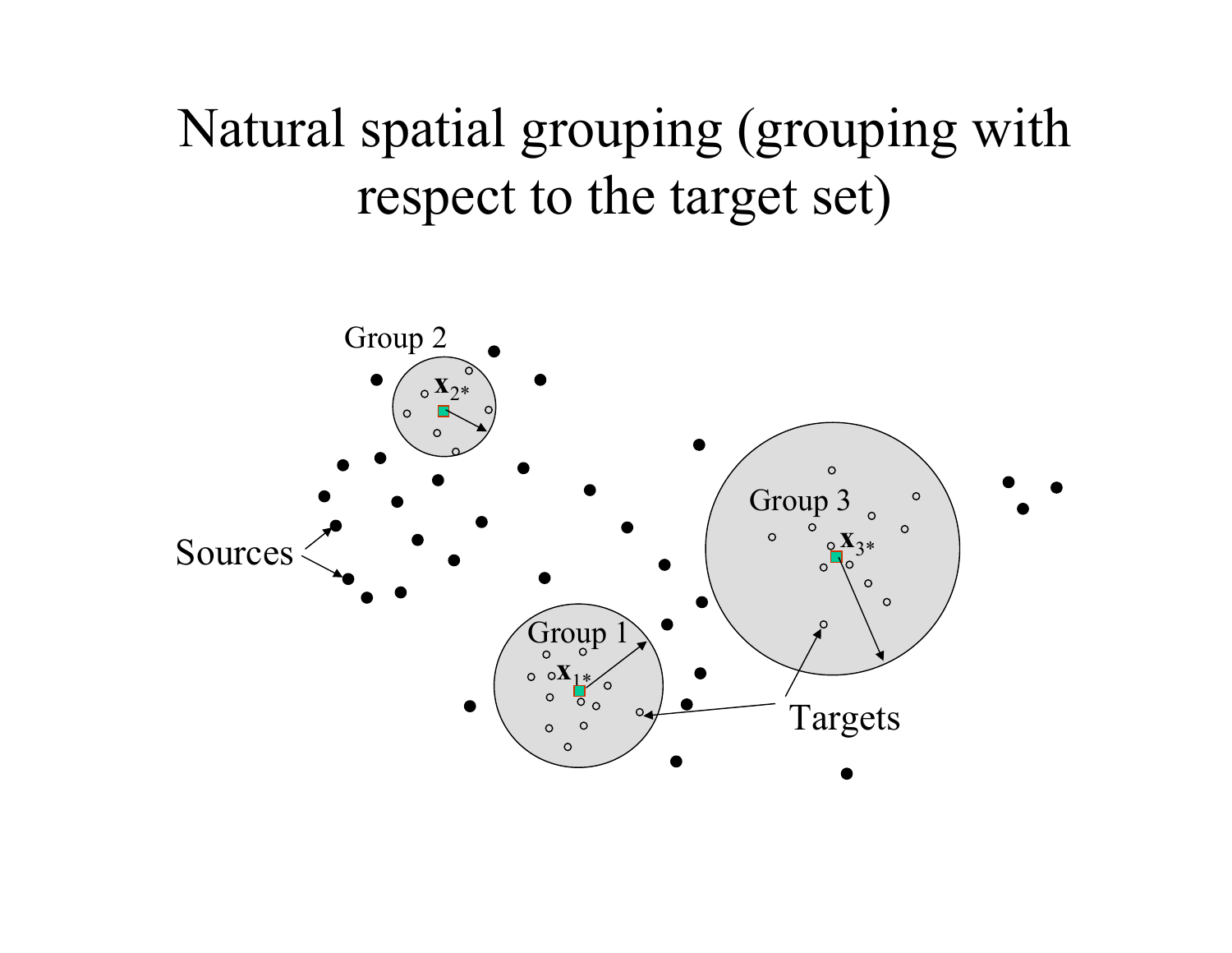#### Natural spatial grouping (continuation)

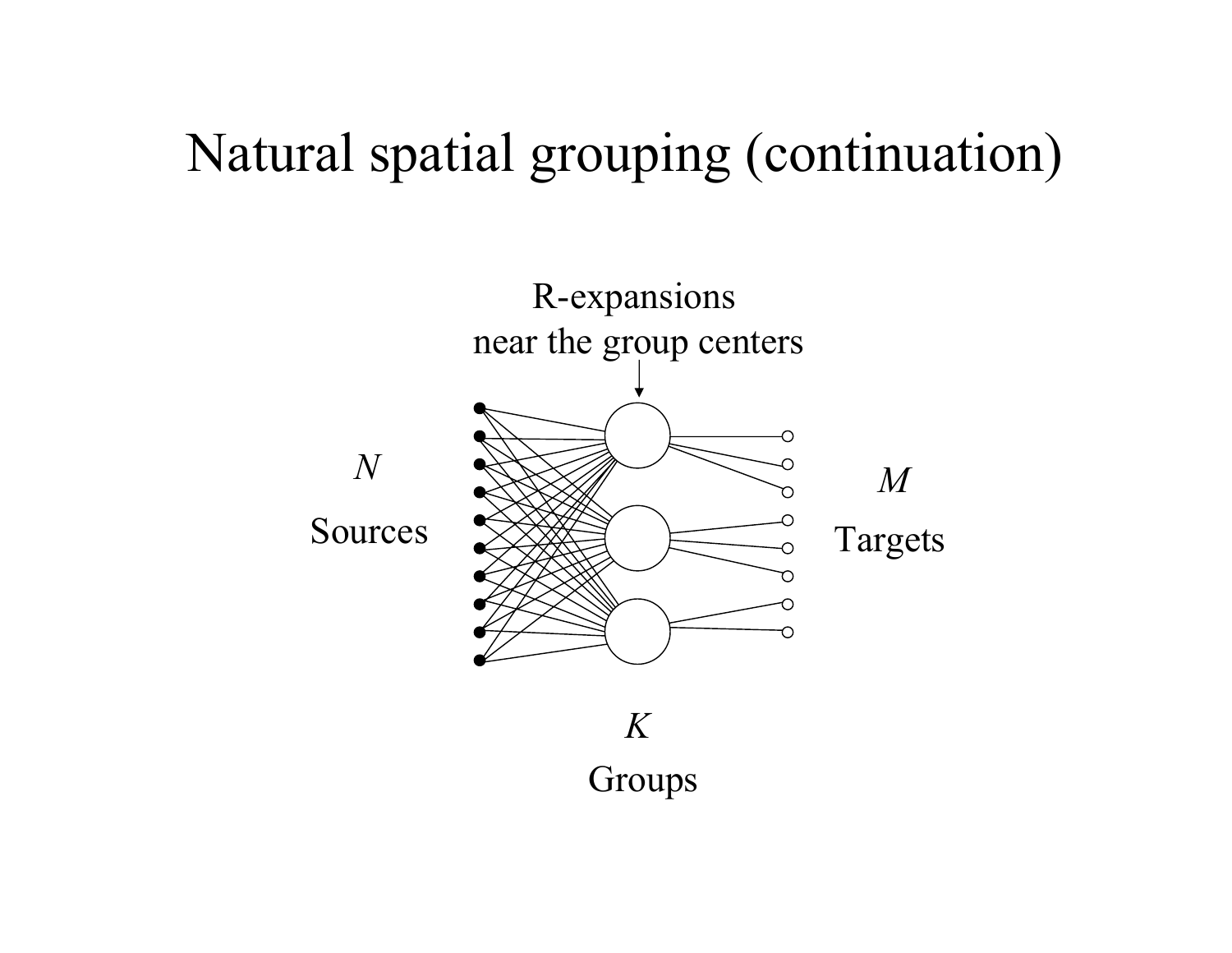#### Natural spatial grouping (continuation)



Asymptotic Complexity:

- 1) Let the R-expansion has p-terms;
- 2) To build them for K groups we need

*O* (*pNK*) operations.

3) To evaluate them we need

*O* (*pM*) operations.

4) Total complexity: *O* (*p* (*NK+M*)) .

5) Better then the Straightforward method, if

*pK<<M.* In this case *p* (*NK+M*)<<*NM*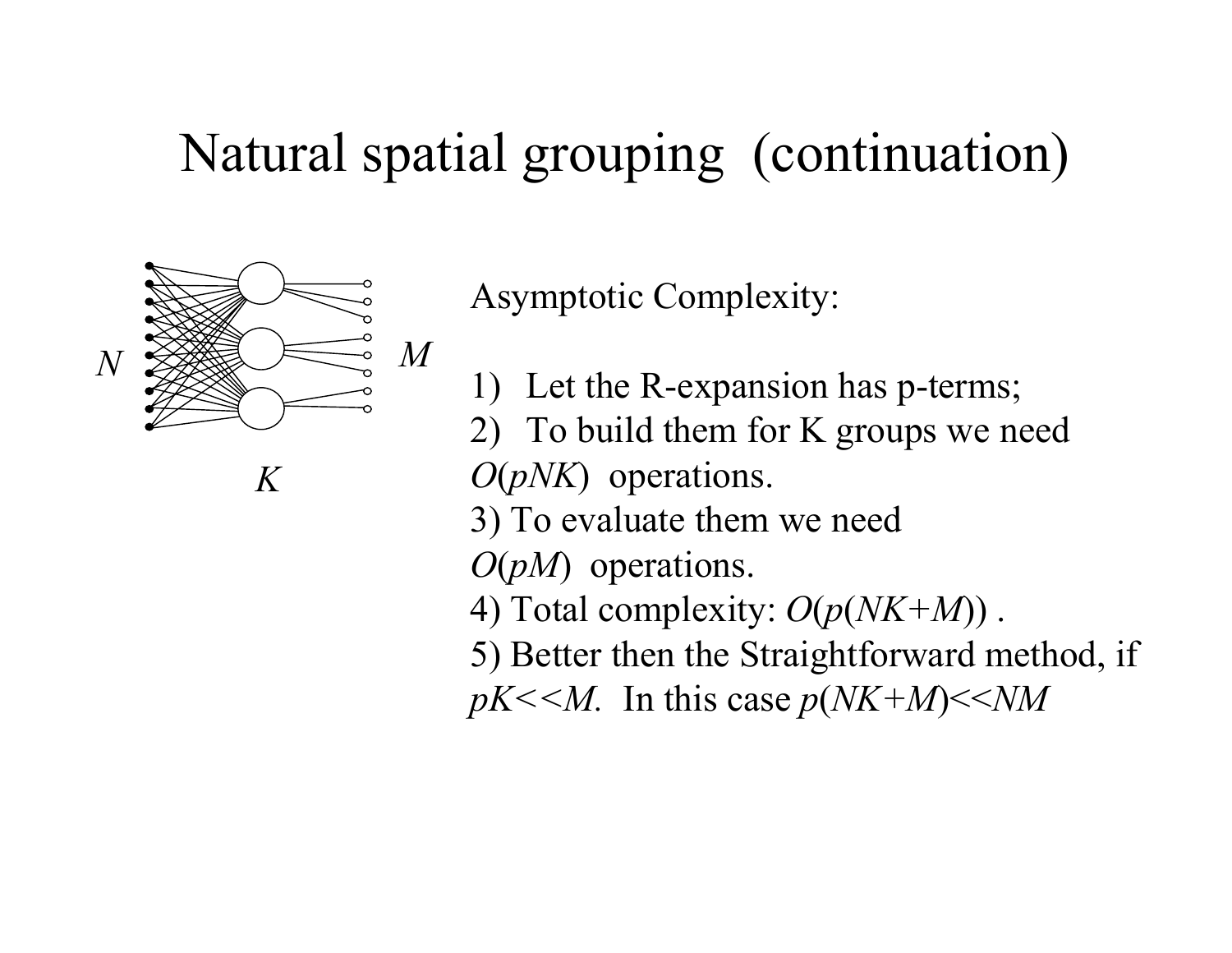#### Natural spatial grouping for (Grouping with respect to the source set)

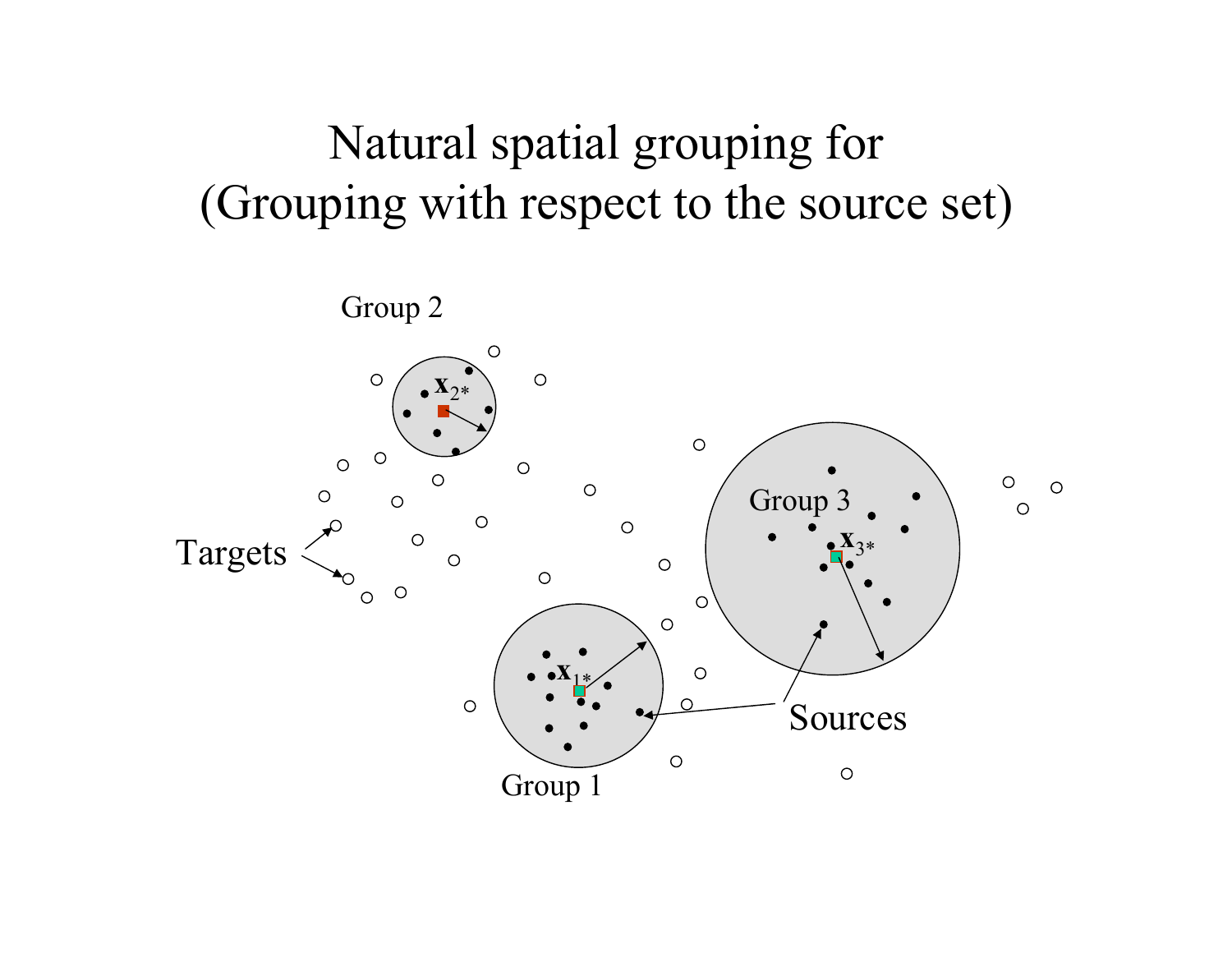#### Natural spatial grouping (continuation)

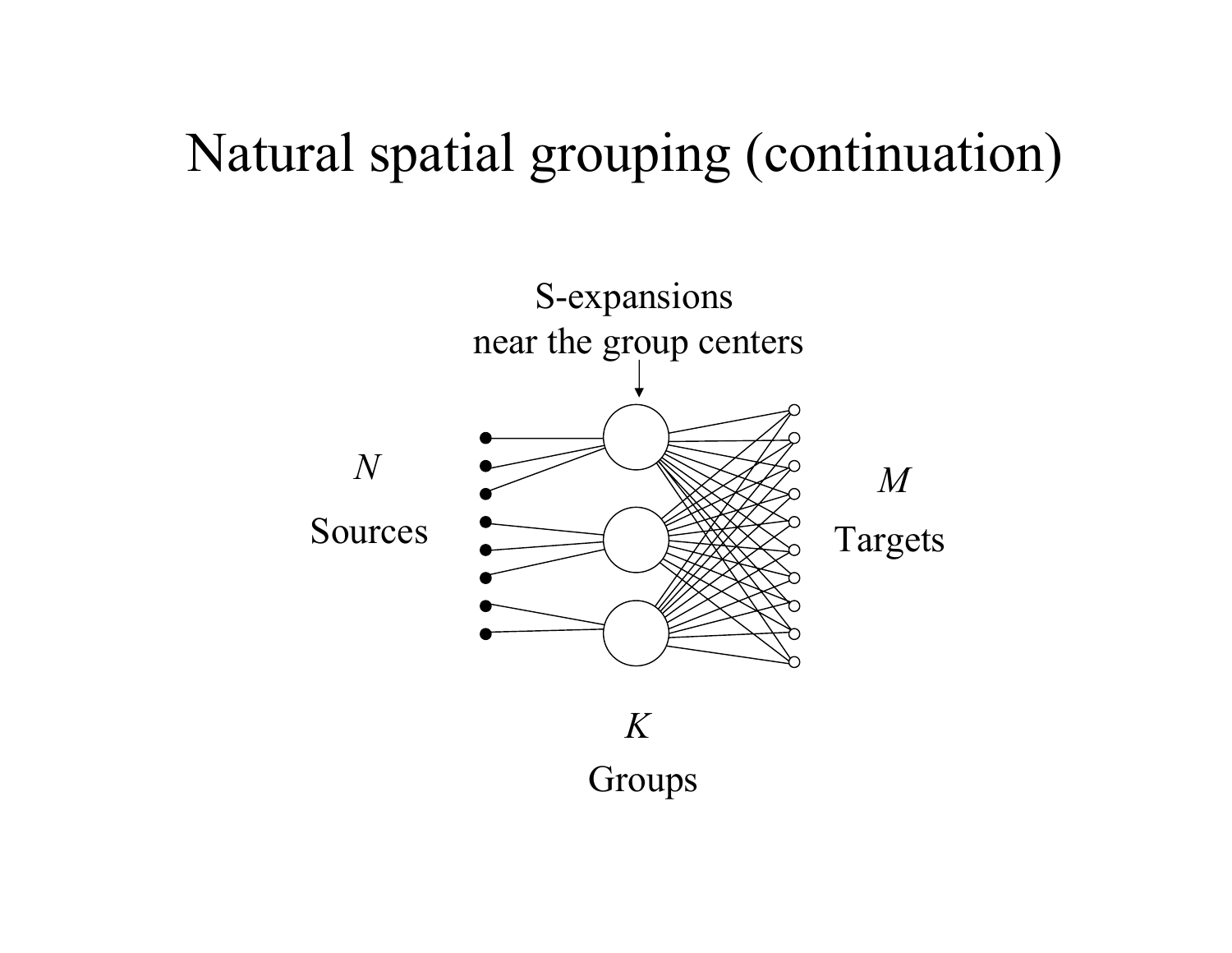#### Outliers (an example from room acoustics) "Bad" points



(R. Duraiswami, N.A. Gumerov, D.N. Zotkin & L.S. Davis, Efficient Evaluation Of Reverberant Sound Fields, 2001 IEEE Workshop on Applications of Signal Processing to Audio and Acoustics, 2001).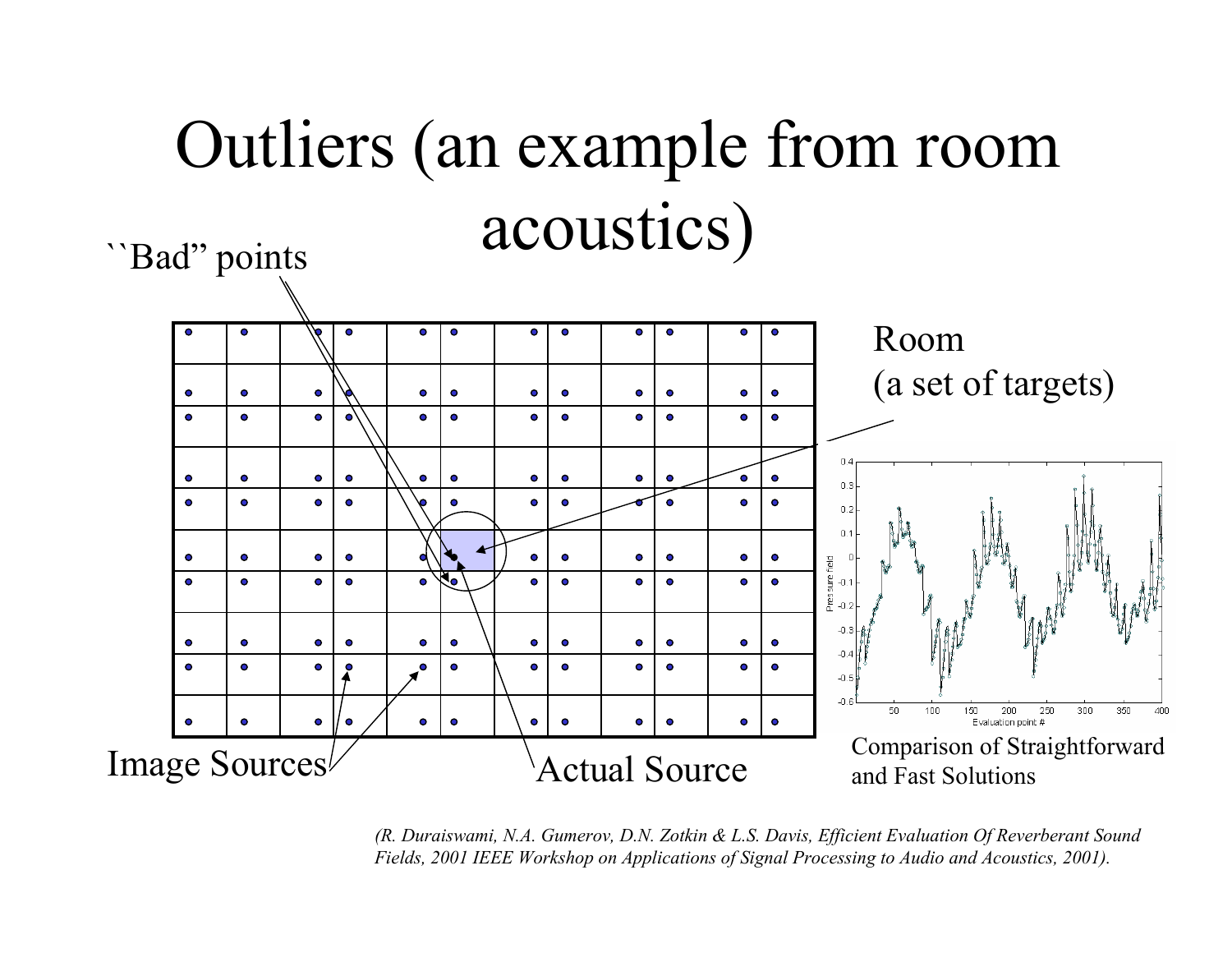### Outliers (continued)

*Universal Recipe*: If the number of the outliers is small, then compute their contribution directly.

> E.g. if this number is smaller than *p,*  then the outliers do not change the algorithm complexity.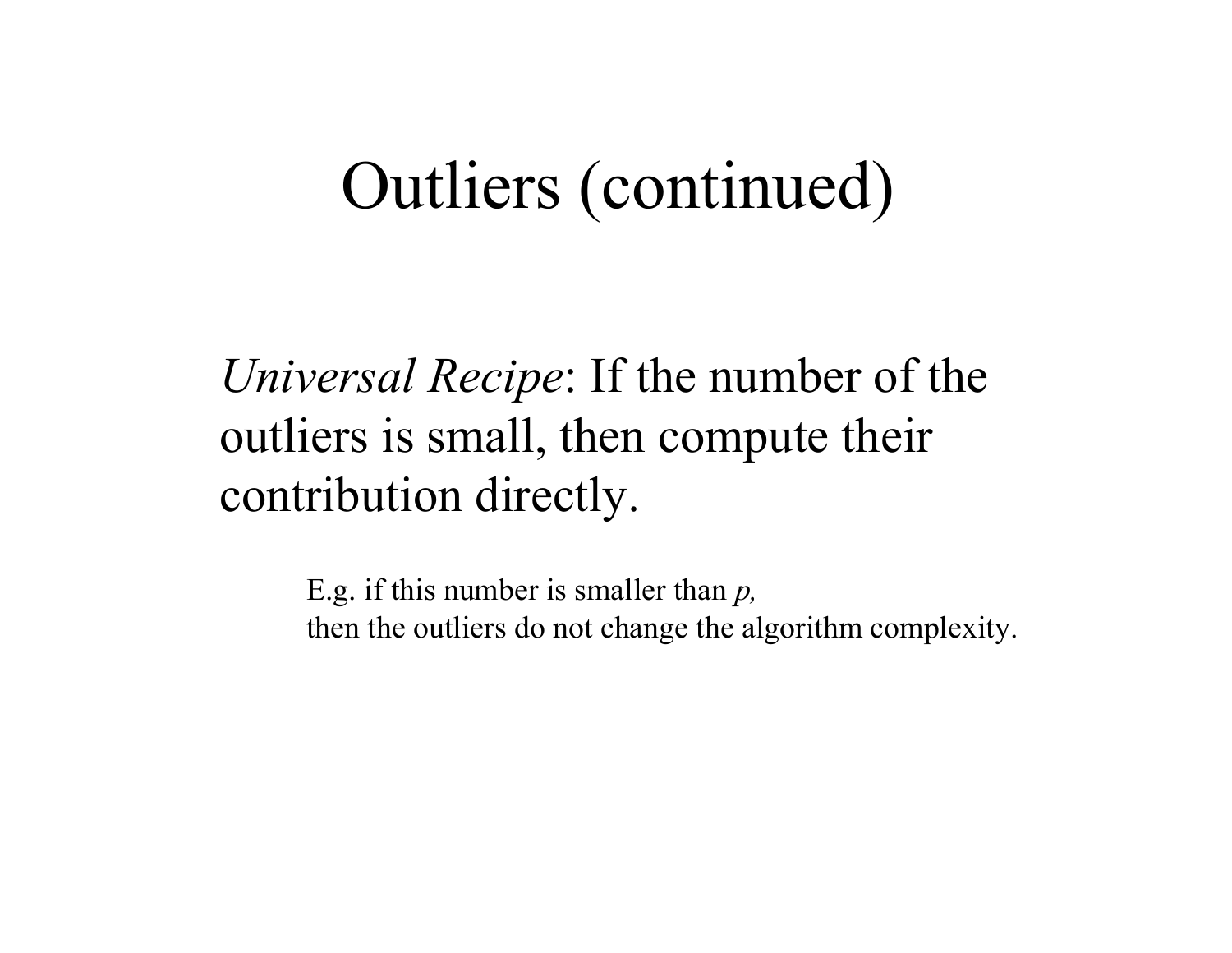## Examples of natural spatial grouping

- Stars (form galaxies, gravity);
- Flow past a body (vortices are grouped in a wake);
- Statistics (clusters of statistical data points);
- People (Organized in groups, cities, etc.);
- Create your own example !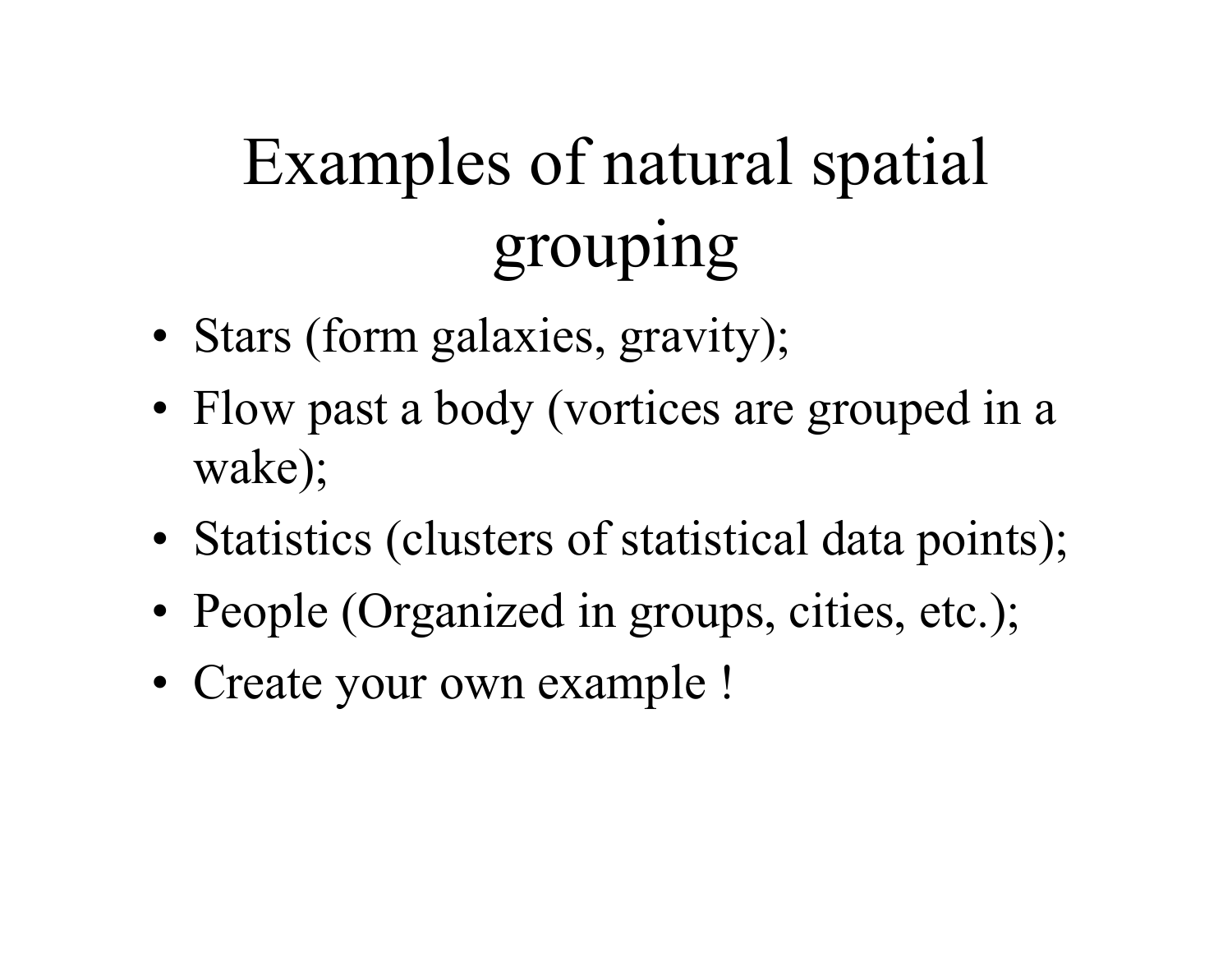### Deficiencies

- Data points may be not naturally grouped;
- Need intelligence to identify the groups: Problem with the algorithms (Artificial Intelligence?)
- Problem dependent.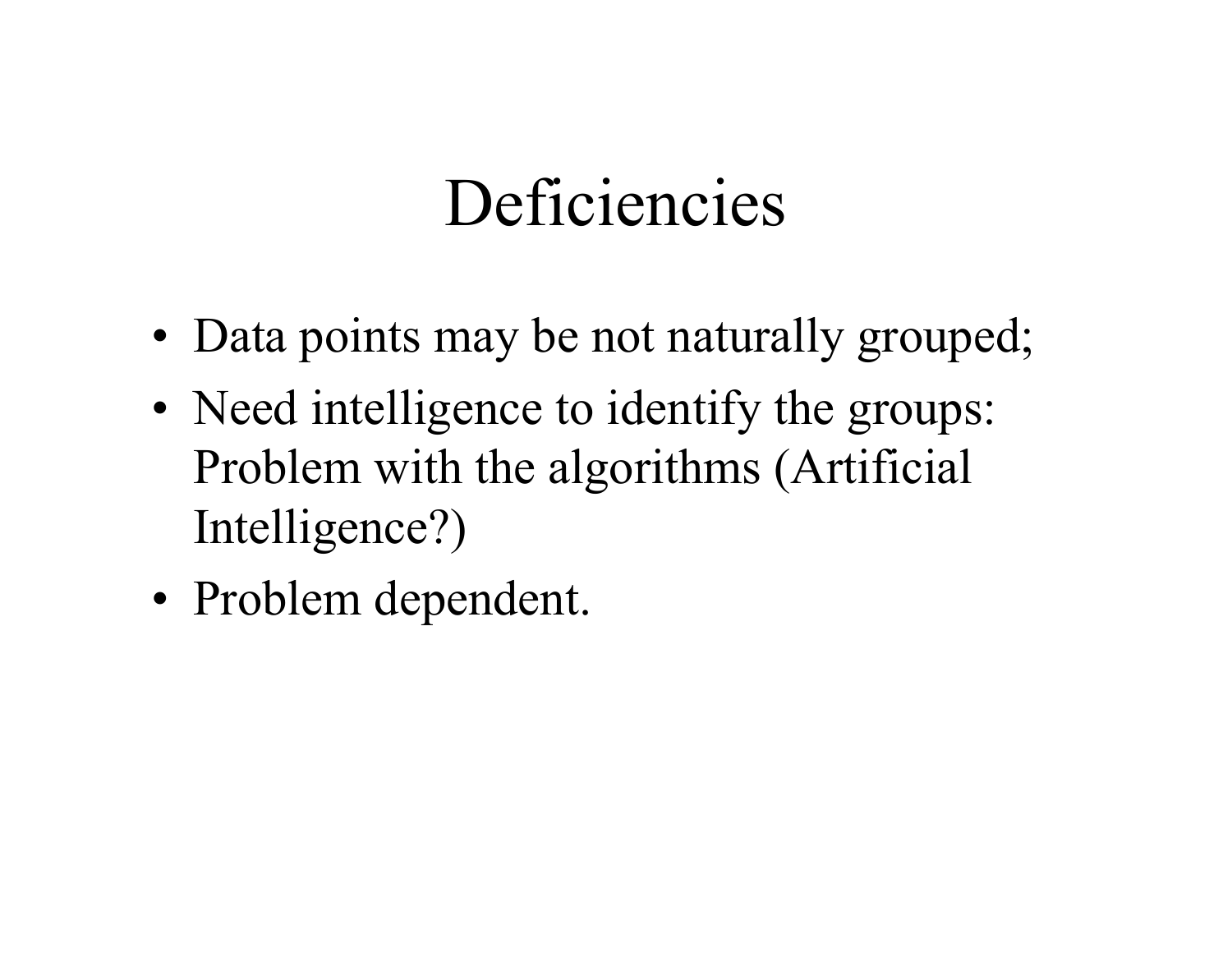## The Answer is: Space Partitioning

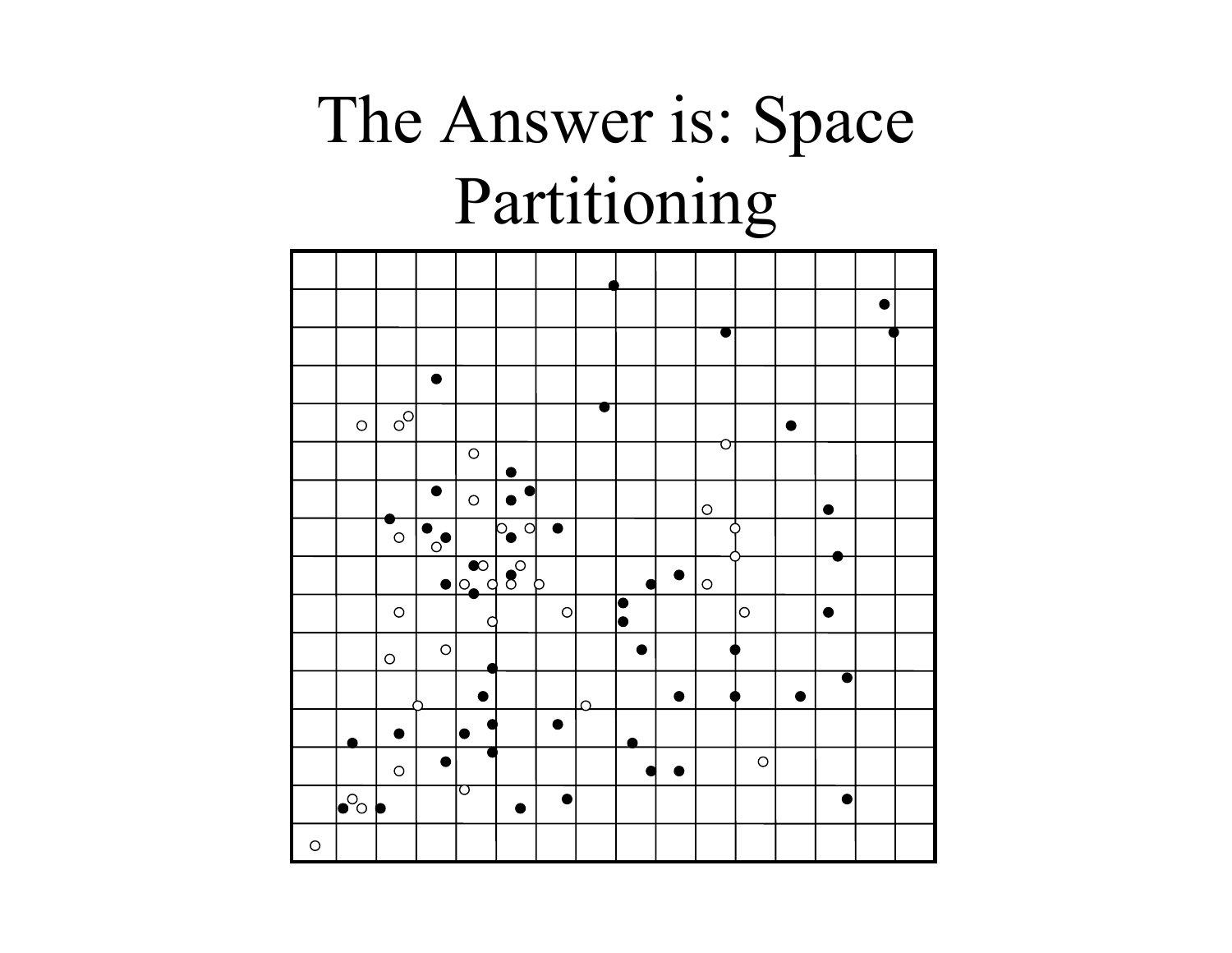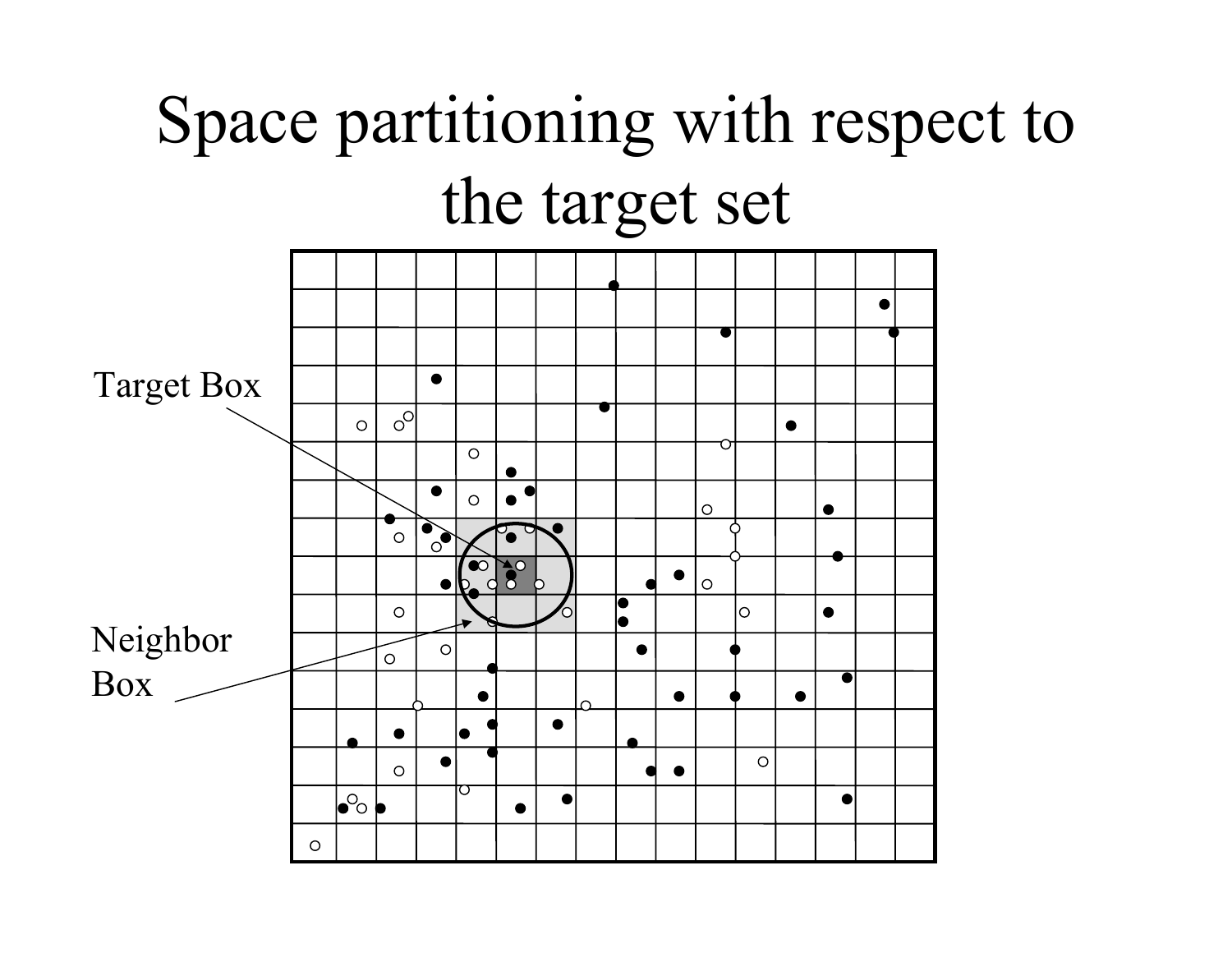### An algorithm for computation with space partitioning (Pre-FMM)



Factorization of the regular part

$$
\Phi\left(\mathbf{y}_{j}-\mathbf{x}_{i}\right)=\sum_{m=0}^{p-1}a_{m}(\mathbf{x}_{i},\mathbf{x}_{n*})R_{m}\left(\mathbf{y}_{j}-\mathbf{x}_{n*}\right)+Error_{p},\quad \mathbf{y}_{j},\mathbf{x}_{n*}\in R_{n},\quad \mathbf{x}_{i}\in R_{n}^{-}.
$$

Fast computation of the regular part

$$
\sum_{\mathbf{x}_i \in R_n^-} u_i \Phi(\mathbf{y}_j - \mathbf{x}_i) = \sum_{m=0}^{p-1} \Bigg[ \sum_{\mathbf{x}_i \in R_n^-} u_i a_m(\mathbf{x}_i, \mathbf{x}_{n*}) \Bigg] R_m(\mathbf{y}_j - \mathbf{x}_{n*}).
$$

Direct summation of the singular part,  $\sum_{\mathbf{x}_i \in R_n^+} u_i \Phi(\mathbf{y}_i - \mathbf{x}_i)$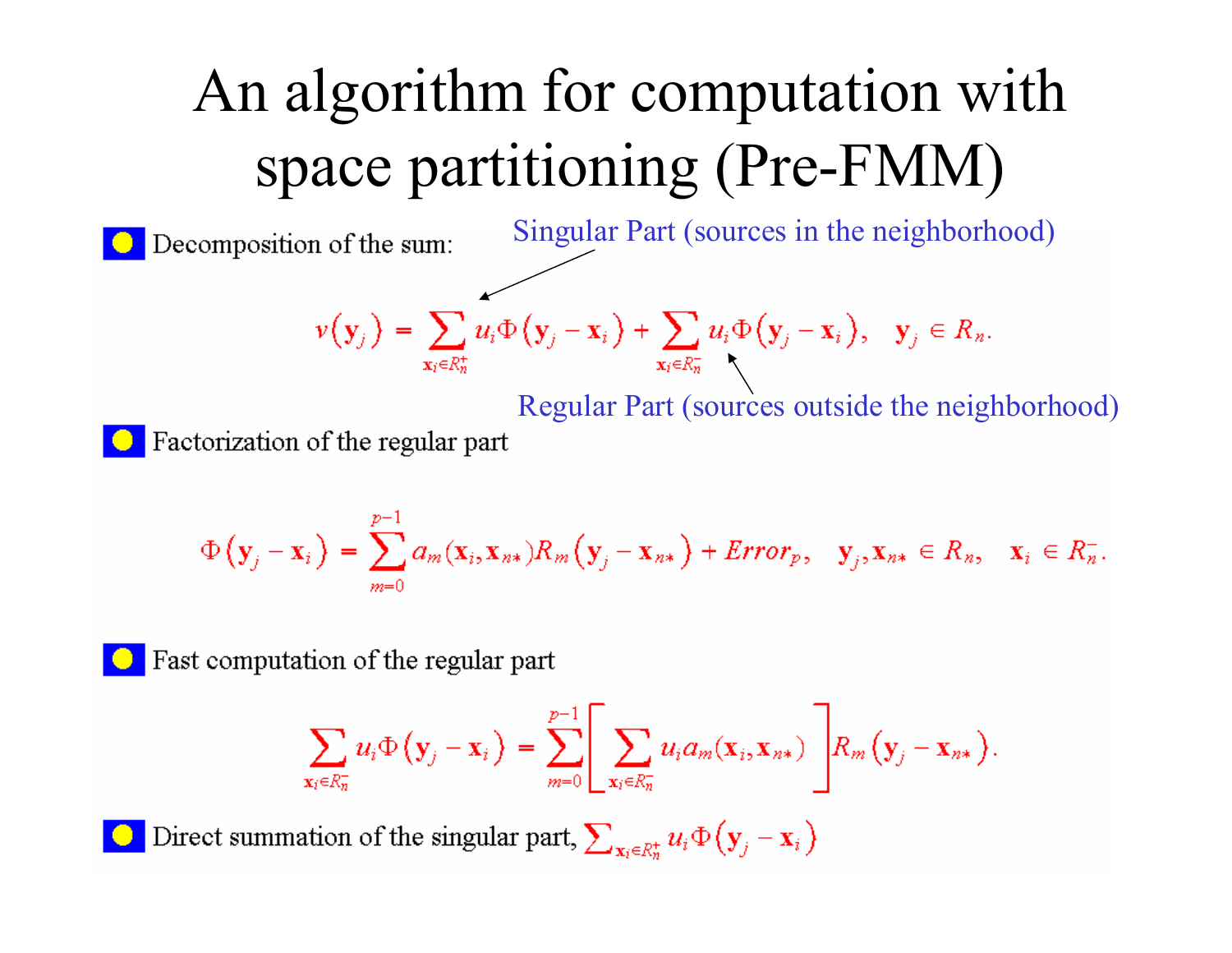## Asymptotic complexity of the Pre-FMM

- Let N be the number of sources, M the number of targets, and K the number of target boxes.
- Each target box,  $R_n$ ,  $M_n$  targets,  $n = 1, ..., K$ .
- The *neighborhood* of each target box contains  $N_n$  sources,  $n = 1, ..., K$ .
- Computation of the expansion coefficients for the regular part for the *th box requires*  $O((N-N_n)p)$  operations.
- Evaluation of the regular expansion for the *n*th box requires  $O(M_n p)$  operations.
- Direct computation of the singular part requires  $O(M_nN_n)$  operations.
	- Total complexity is:

Complexity = 
$$
O\left(\sum_{n=1}^{K} [(N - N_n)p + M_n p + M_n N_n]\right)
$$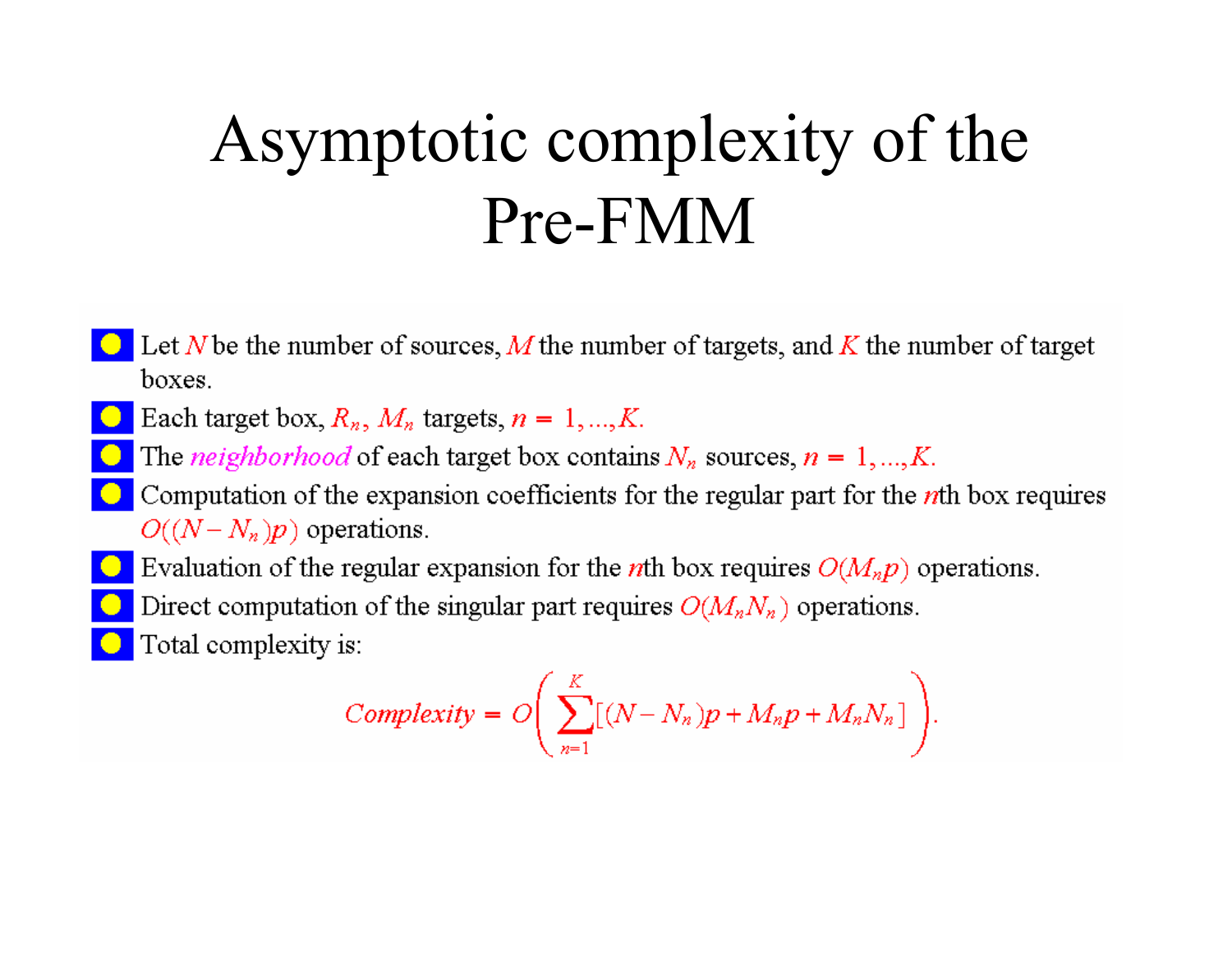## Asymptotic Complexity of the Pre-FMM (continued)

We have

 $\blacksquare$ 

$$
\sum_{n=1}^K M_n = M
$$

Consider a uniform distribution, then

 $N_n \sim const \sim \frac{NPow(d)}{K},$ 

Power of the neighborhood of dimensionality *d* (the number of boxes in the neighborhood)

$$
F(K) = \sum_{n=1}^{K} [(N - N_n)p + M_n p + M_n N_n] = K N p - N p P o w(d) + M p + \frac{M N P o w(d)}{K}
$$
  
= 
$$
\frac{M N}{K} P o w(d) + (K - P o w(d)) N p + M p
$$

Complexity =  $O(F(K))$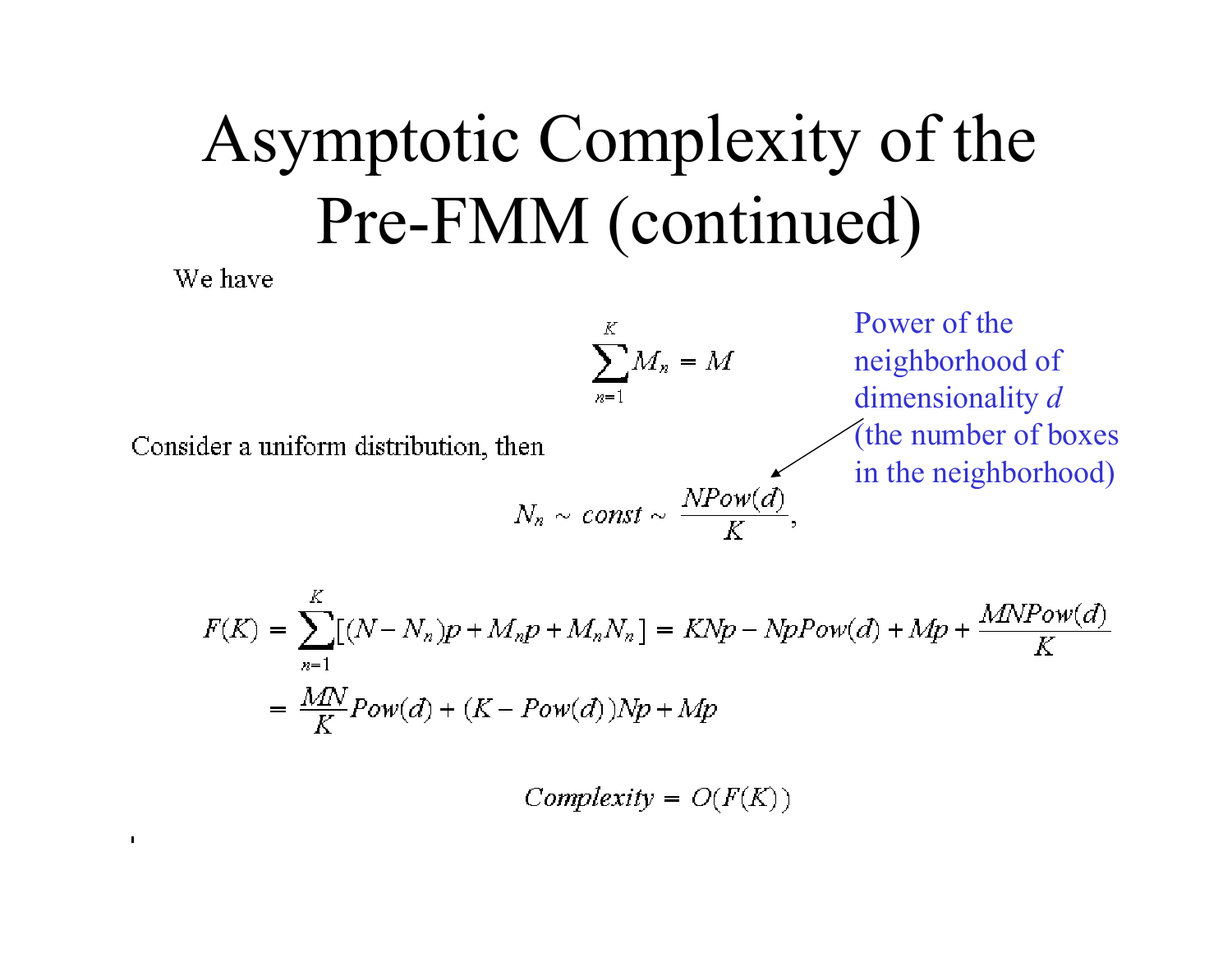### Optimization of the box number



$$
F(K) = \frac{MN}{K}Pow(d) + (K - Pow(d))Np + Mp
$$

$$
K_{opt} = \left[\frac{MNPow(d)}{Np}\right]^{1/2} = \sqrt{\frac{MPow(d)}{p}}
$$

Complexity = 
$$
O(F(K_{opt})) = O\left(Np\left(2\sqrt{\frac{MPow(d)}{p}} - Pow(d)\right) + Mp\right)
$$

For  $M \sim N$ ,  $p \ll N$  :

Complexity = 
$$
O(N^{3/2}p^{1/2})
$$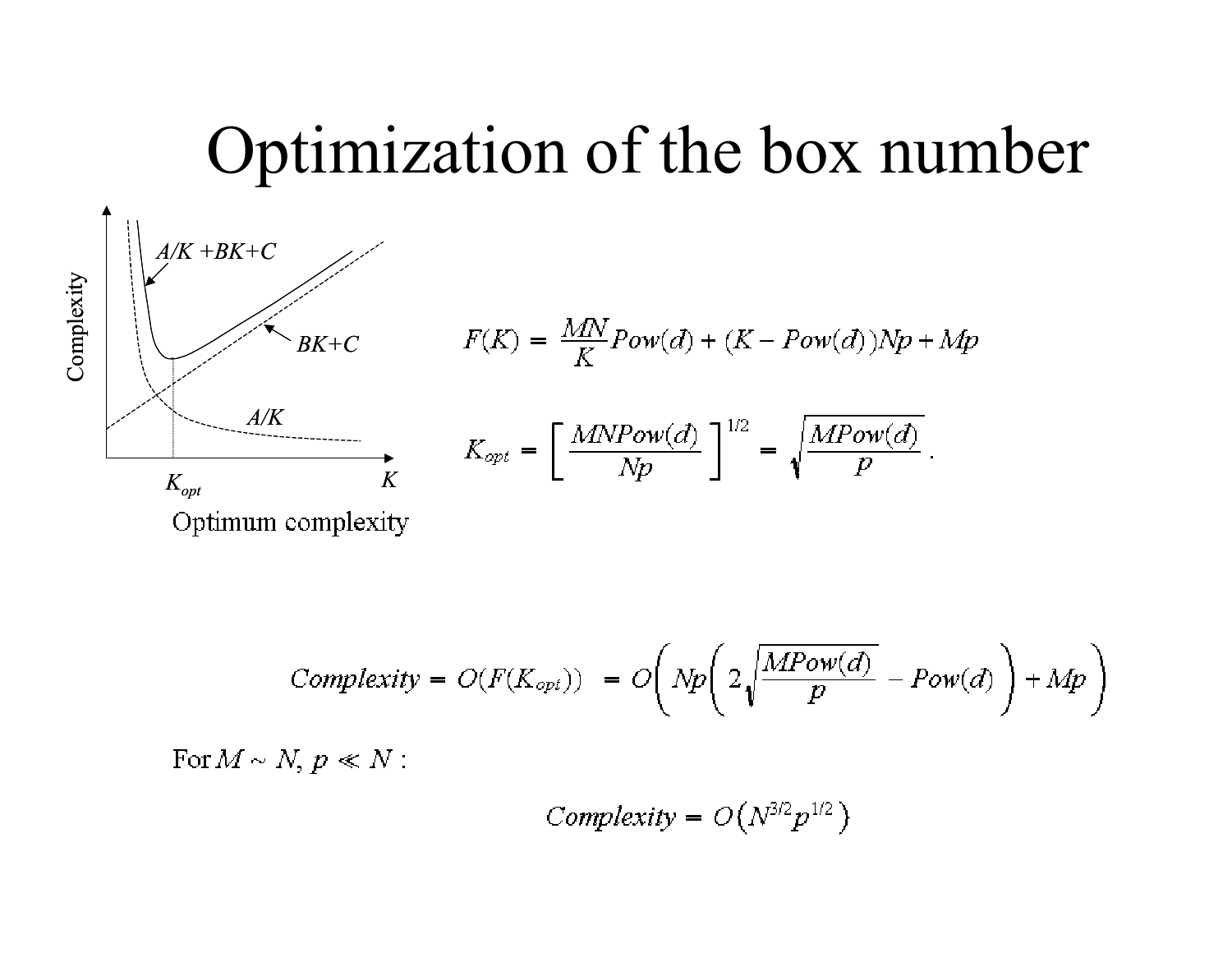#### Actual complexity of "Pre-FMM"

Assume  $M \sim N$  and  $p \sim \log N$ . Then complexity of the "Pre-FMM" is

$$
C = O(p^{1/2}N^{3/2}) = O(N^{3/2}\log^{1/2}N)
$$

For  $p \sim \log \frac{1}{\epsilon}$  we have

$$
C = O(p^{1/2}N^{3/2}) = O(N^{3/2}\log^{1/2}\frac{1}{\epsilon}).
$$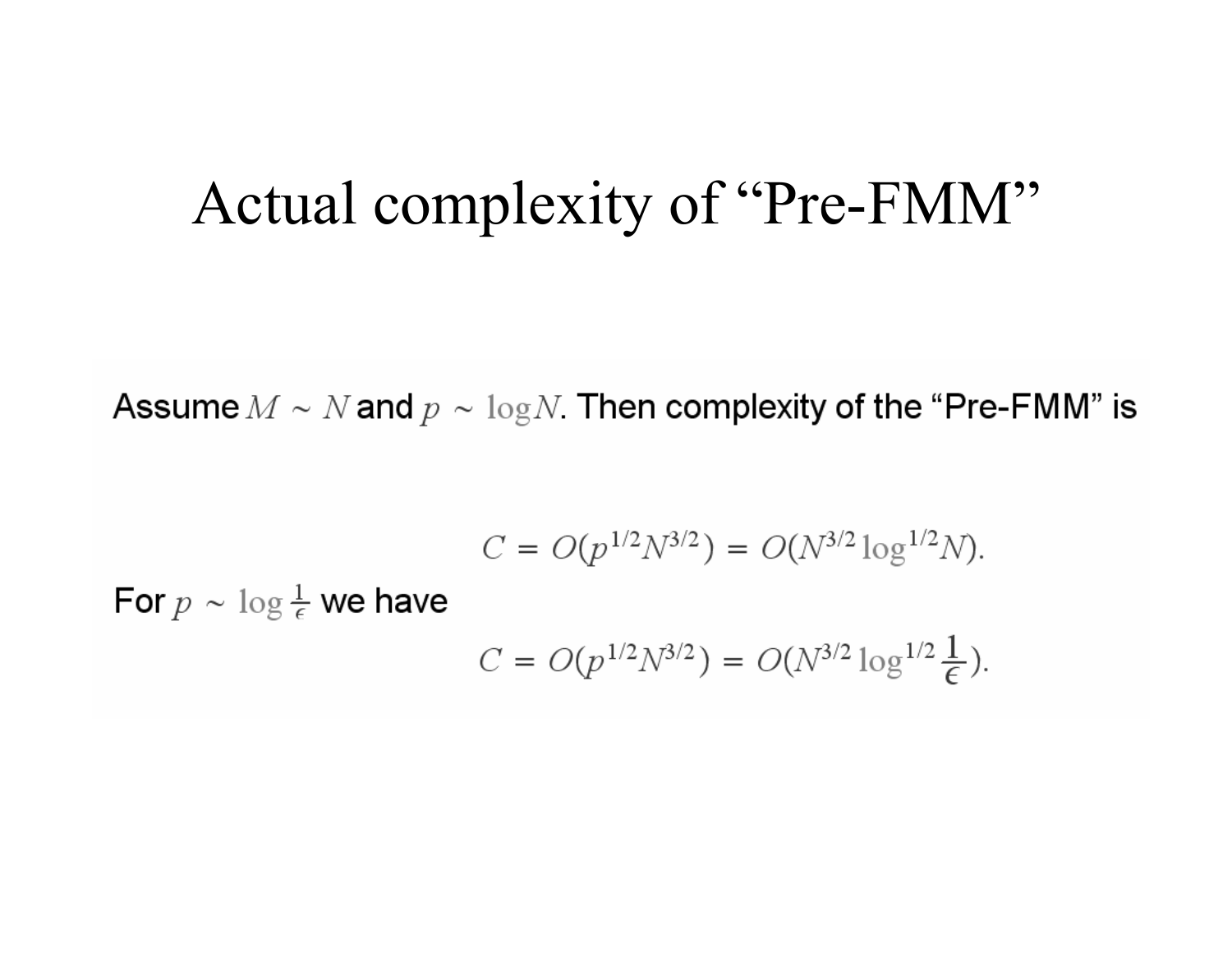### Optimize with error bound constraint

How the complexity changes, if we change the size of the neighborhood and request the same accuracy of the computation?

Complexity  $(M \sim N \gg p)$ *box size*  $C \sim 2N^{3/2} p^{1/2} \sqrt{Pow(d)}$ . *r* 0 *R*1 1).  $d = 1$ , Neighborhoods of chess radius 1: *x \**  $R_{\rm 2}$ *r* 02).  $d = 1$ , Neighborhoods of chess radius 2: *x \* ~* 1.07Then  $\frac{C_2}{C_1} \sim \frac{2N^{3/2}p_2^{1/2}\sqrt{5}}{2N^{3/2}n_1^{1/2}\sqrt{3}} = \sqrt{\frac{5p_2}{3p_1}} = \sqrt{\frac{5\log 3}{3\log 5}} = \sqrt{\frac{\log 243}{\log 125}} > 1.$ *Chess radius =*  1 *is better!*